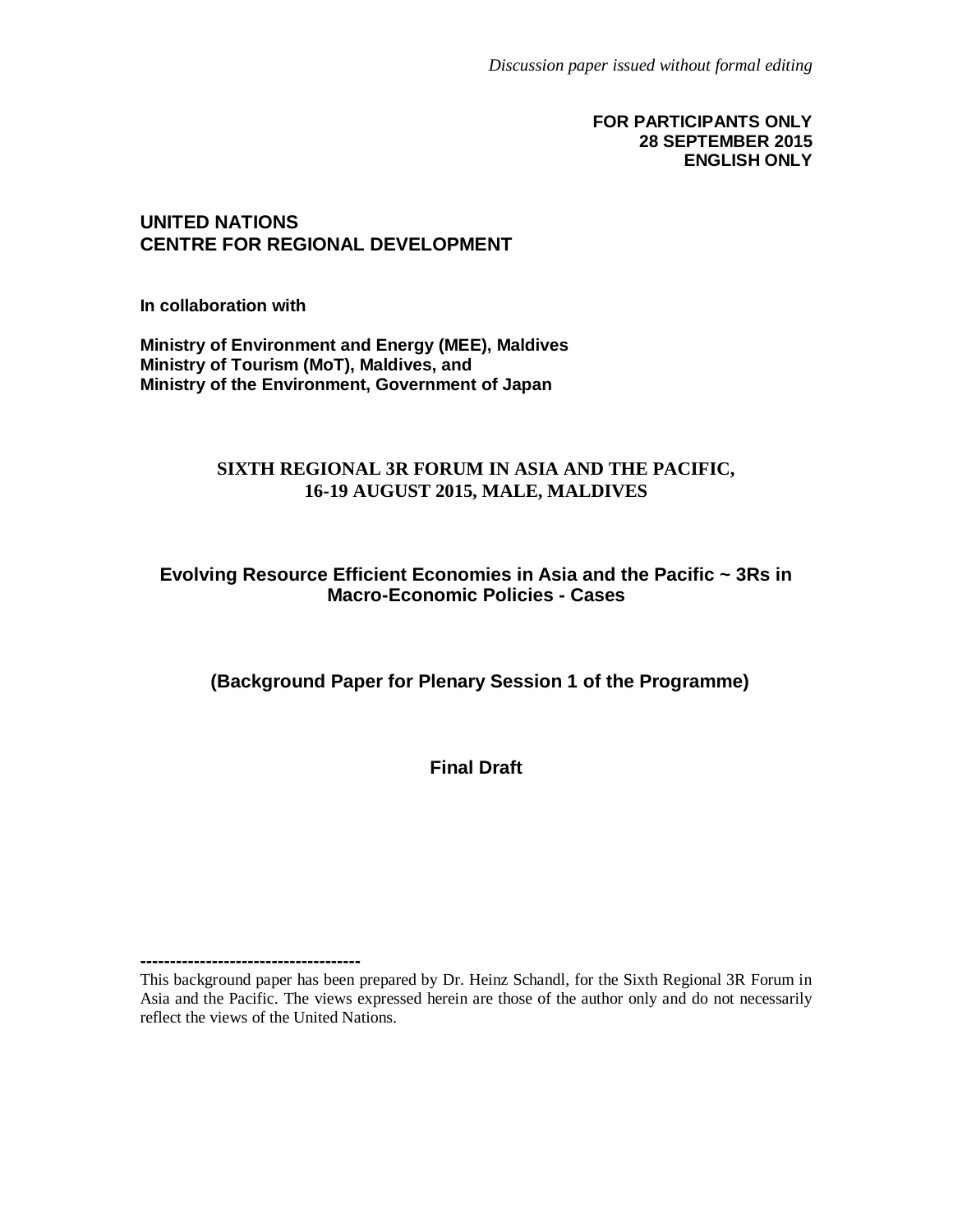

# **Resource efficiency and waste minimization achieved through the 3Rs. A core element of Asia-Pacific governments' economic growth strategies**

Background paper for the  $6<sup>th</sup>$  regional 3R Forum in Asia and the Pacific organized by the Government of the Maldives, the Japanese Ministry of the Environment and the United Nations Commission for Regional Development

Heinz Schandl Commonwealth Scientific and Industrial Research Organisation, Canberra, Australia

15 September 2015

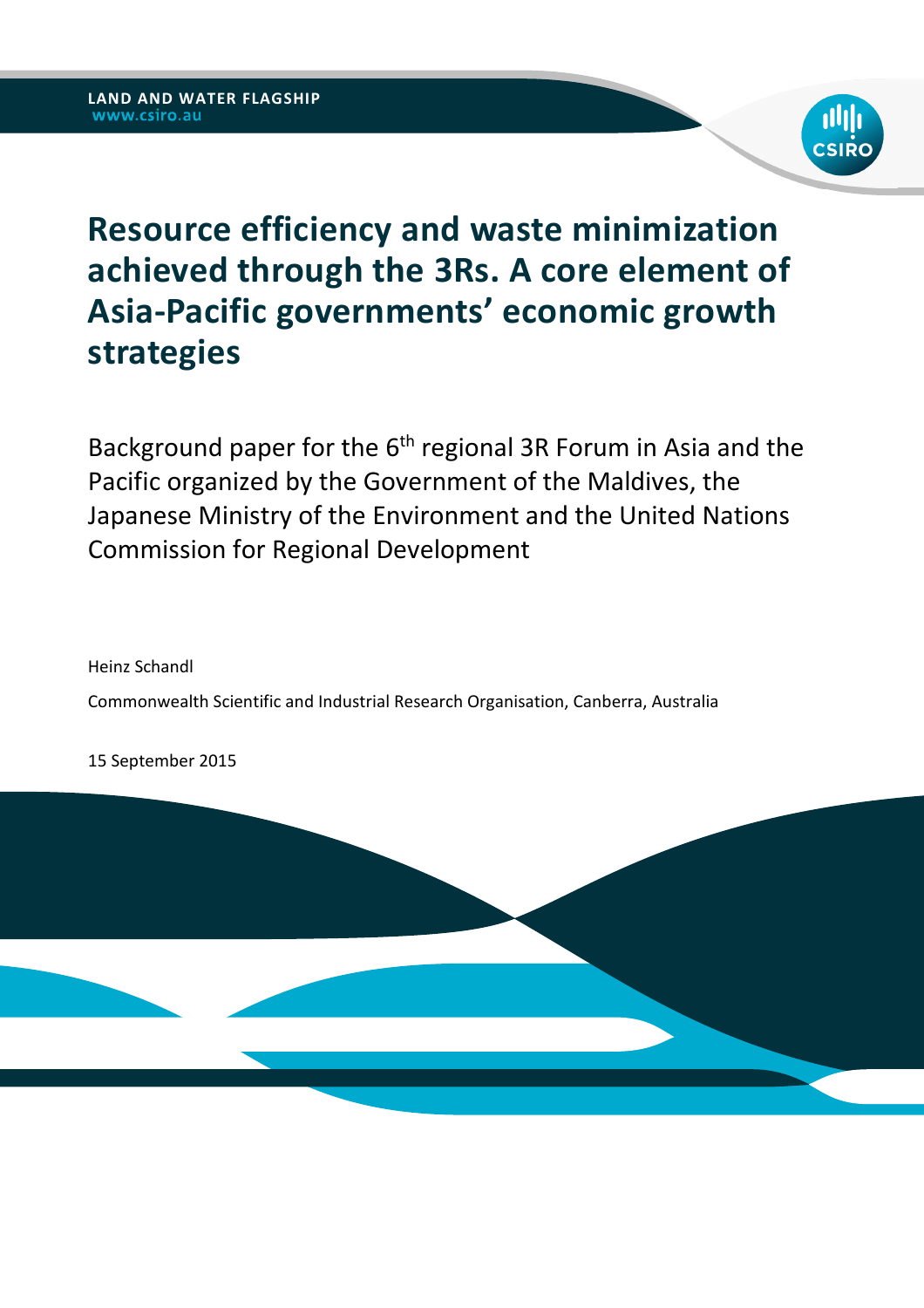### Copyright

© Commonwealth Scientific and Industrial Research Organisation 2015. To the extent permitted by law, all rights are reserved and no part of this publication covered by copyright may be reproduced or copied in any form or by any means except with the written permission of CSIRO.

#### Important disclaimer

CSIRO advises that the information contained in this publication comprises general statements based on scientific research. The reader is advised and needs to be aware that such information may be incomplete or unable to be used in any specific situation. No reliance or actions must therefore be made on that information without seeking prior expert professional, scientific and technical advice. To the extent permitted by law, CSIRO (including its employees and consultants) excludes all liability to any person for any consequences, including but not limited to all losses, damages, costs, expenses and any other compensation, arising directly or indirectly from using this publication (in part or in whole) and any information or material contained in it.

CSIRO is committed to providing web accessible content wherever possible. If you are having difficulties with accessing this document please contact enquiries@csiro.au.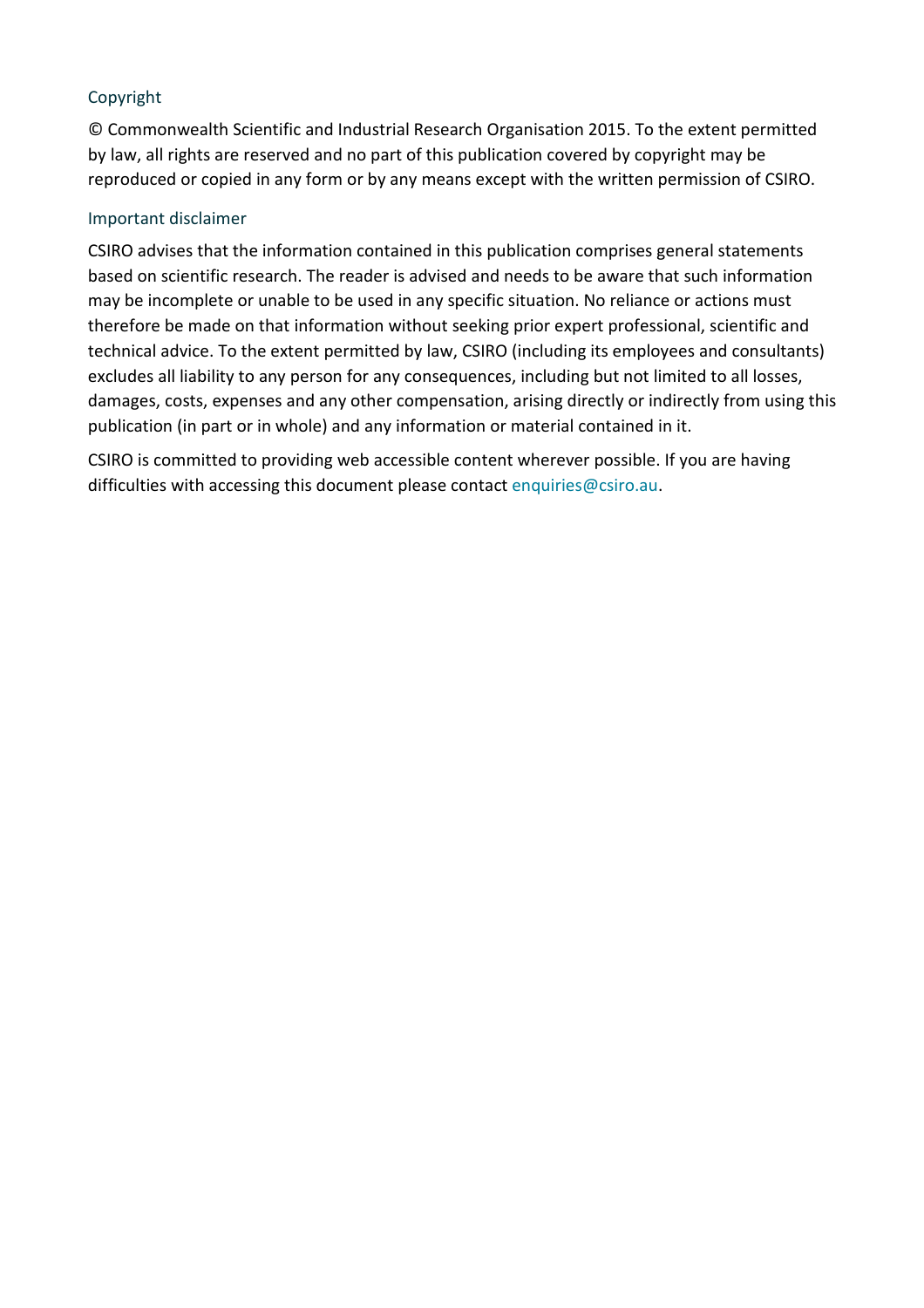

Concern about assuring affordable, equitable and environmentally sustainable access to natural resources is well founded. Global use of natural resources has accelerated during the past decade and emissions and wastes have grown in line with growing extraction and use of resources. Asia and the Pacific has been the most dynamic region globally and most of the growth in resource use has been triggered by the urban– industrial transformation in Asia and the Pacific. The world is not running out of fossil fuels, metals and construction materials even as global population continues to grow and people become more affluent and hence their consumption requires larger inputs of materials, energy and water. Resource prices, however, are expected to continue to grow since the most accessible reserves have been exploited and environmental and social constraints to increased extraction are growing globally.

Biomass production (crops, timber and fish) also requires increasing amounts of land and inputs to further increase yields to feed a growing global population and to respond to changing diets. Climate change and urban air and water pollution as well as fast-increasing waste flows are of even greater concern than securing resource supply. Environmental and social issues around rising natural resource use are increasingly interconnected and pressure points are converging rapidly. The policy community in Asia and the Pacific has recognized the large challenges of resource supply security, increasing waste and pollution, and climate change as impediments to future growth and rising material standards of living in the region.

The business opportunities of the century ahead lie in the domain of resource efficiency and waste minimization in a number of important areas of provision including housing, mobility, food, water and energy. These essential services can be provided at much lower environmental cost and many businesses are already engaged in these areas in providing sustainable services. Future prosperity of economies in Asia and the Pacific and the ability to achieve the ambitious post-2015 development agenda for the region will rely on more effective and efficient use of natural resources, lower emissions and less waste. There is large potential for increasing resource efficiency and minimizing waste and emissions in the region.

While there is a double dividend of increased well-being and lower environmental impact to yield, change is not always occurring spontaneously. Well-designed policies for achieving resource efficiency and waste minimization through the 3Rs – reduce, reuse and recycle – are important to guide change towards sustainable development in Asia and the Pacific.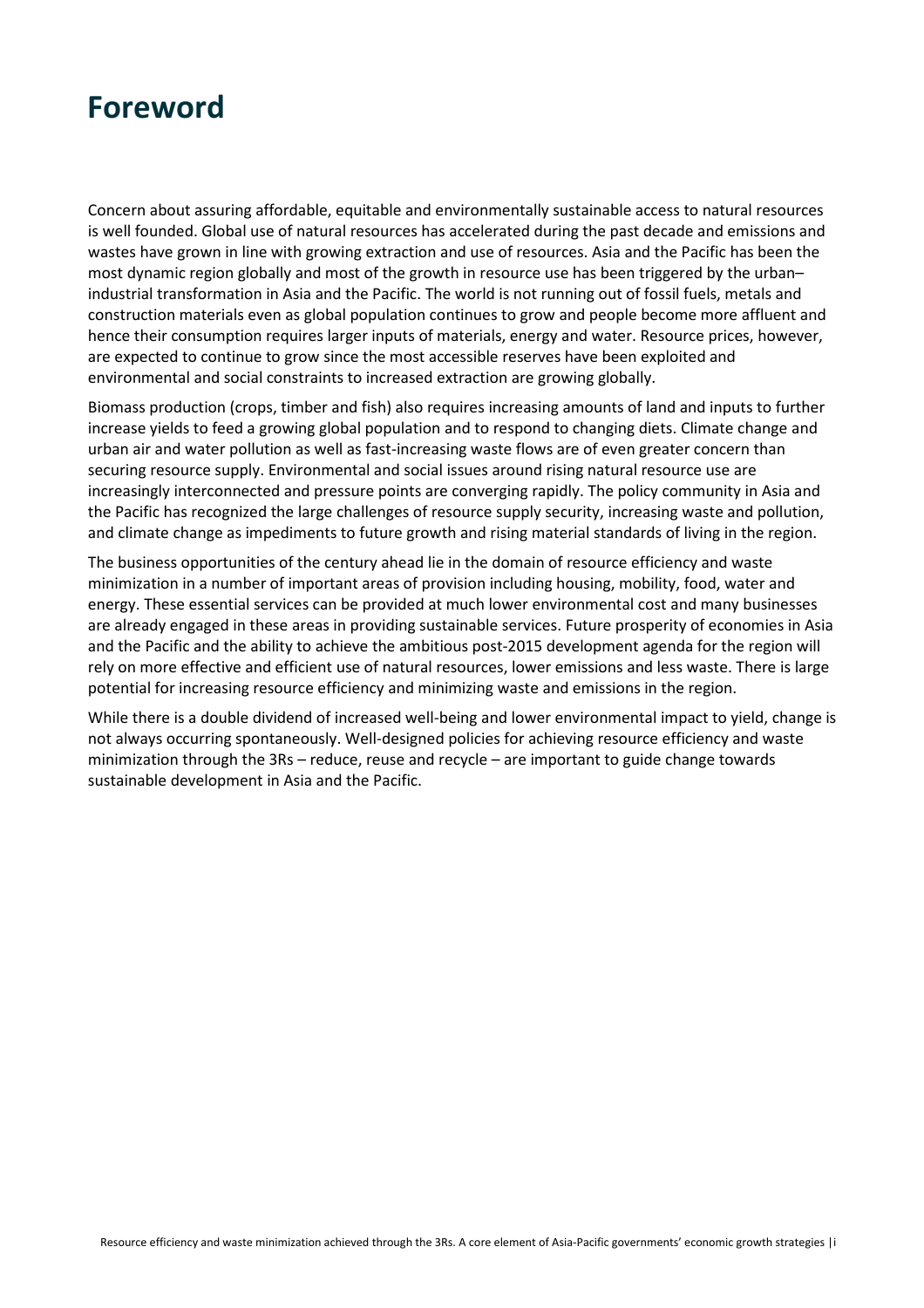## **Contents**

| Foreword                                                                               |                                                                            |                                                                        |  |  |
|----------------------------------------------------------------------------------------|----------------------------------------------------------------------------|------------------------------------------------------------------------|--|--|
|                                                                                        |                                                                            |                                                                        |  |  |
|                                                                                        |                                                                            |                                                                        |  |  |
| $\mathbf{1}$                                                                           |                                                                            | Current trends in resource use, waste and emissions and the economy  1 |  |  |
| $\overline{2}$                                                                         |                                                                            |                                                                        |  |  |
|                                                                                        | 2.1                                                                        |                                                                        |  |  |
| Opportunities to invest in and plan for resource efficiency and waste minimization  15 |                                                                            |                                                                        |  |  |
|                                                                                        | 2.2                                                                        | Decoupling through maturation and structural change of the economy 15  |  |  |
|                                                                                        | 2.3                                                                        |                                                                        |  |  |
|                                                                                        | 2.4                                                                        |                                                                        |  |  |
|                                                                                        | 2.5                                                                        |                                                                        |  |  |
|                                                                                        | Opportunities in heavy industry – iron and steel, cement, and paper<br>2.6 |                                                                        |  |  |
|                                                                                        | 2.7                                                                        |                                                                        |  |  |
|                                                                                        | 2.8                                                                        |                                                                        |  |  |
|                                                                                        | 2.9                                                                        |                                                                        |  |  |
|                                                                                        | 2.10                                                                       |                                                                        |  |  |
| 3                                                                                      |                                                                            |                                                                        |  |  |
|                                                                                        | 3.1                                                                        |                                                                        |  |  |
|                                                                                        | 3.2                                                                        |                                                                        |  |  |
|                                                                                        | 3.3                                                                        |                                                                        |  |  |
|                                                                                        | 3.4                                                                        |                                                                        |  |  |
| 4                                                                                      |                                                                            |                                                                        |  |  |
|                                                                                        |                                                                            |                                                                        |  |  |
| References                                                                             |                                                                            |                                                                        |  |  |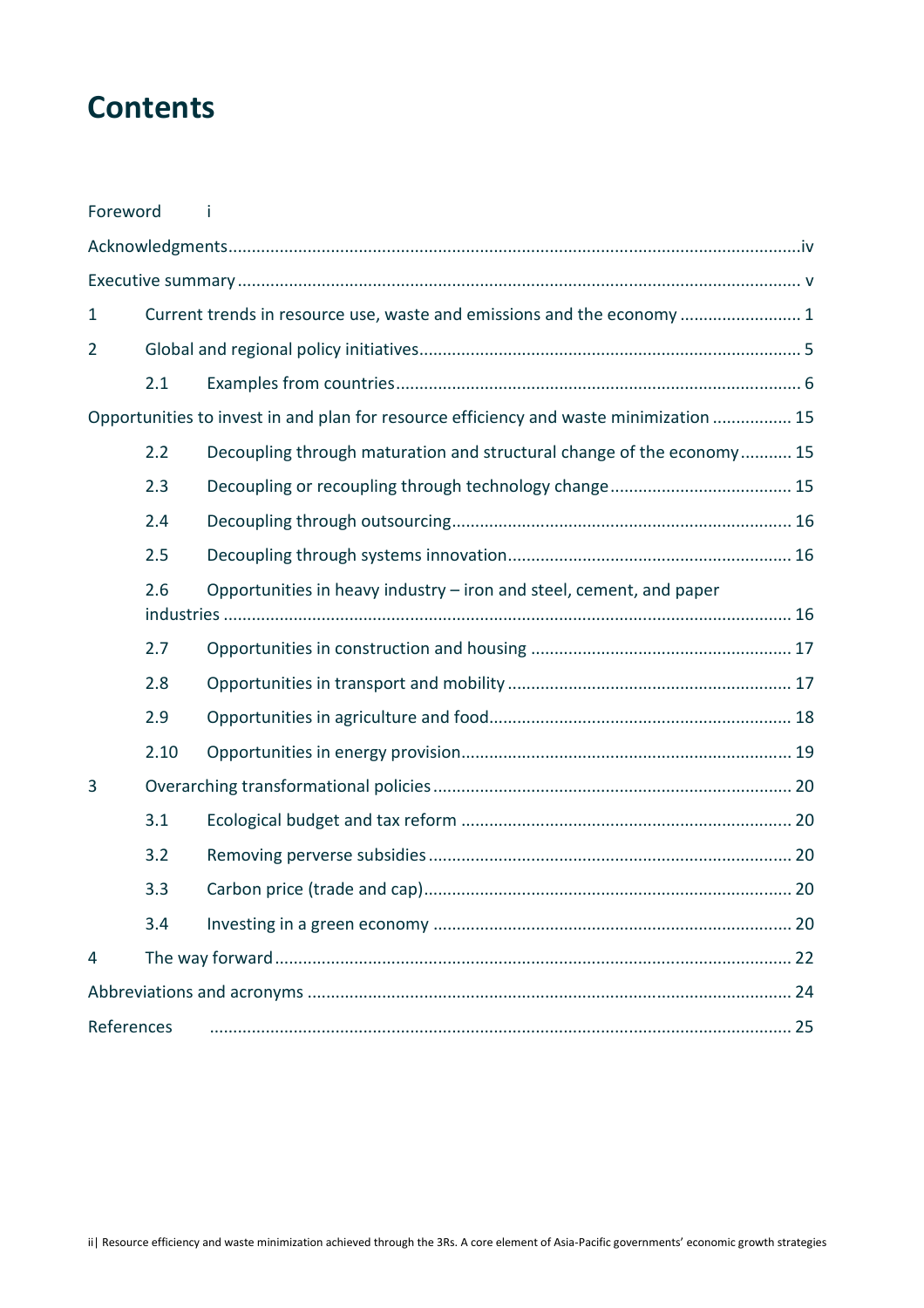# **Figures**

| Figure 1 Material use in the Asia-Pacific region, the rest of the world and the world, 1970 to     |
|----------------------------------------------------------------------------------------------------|
| Figure 2 Energy use in the Asia-Pacific region, the rest of the world and the world, 1970 to       |
| Figure 3 Greenhouse gas emissions in the Asia-Pacific region, the rest of the world and the        |
| Figure 4 Material intensity in the Asia-Pacific region, the rest of the world and the world, 1970  |
| Figure 5 Energy intensity in the Asia-Pacific region, the rest of the world and the world, 1970 to |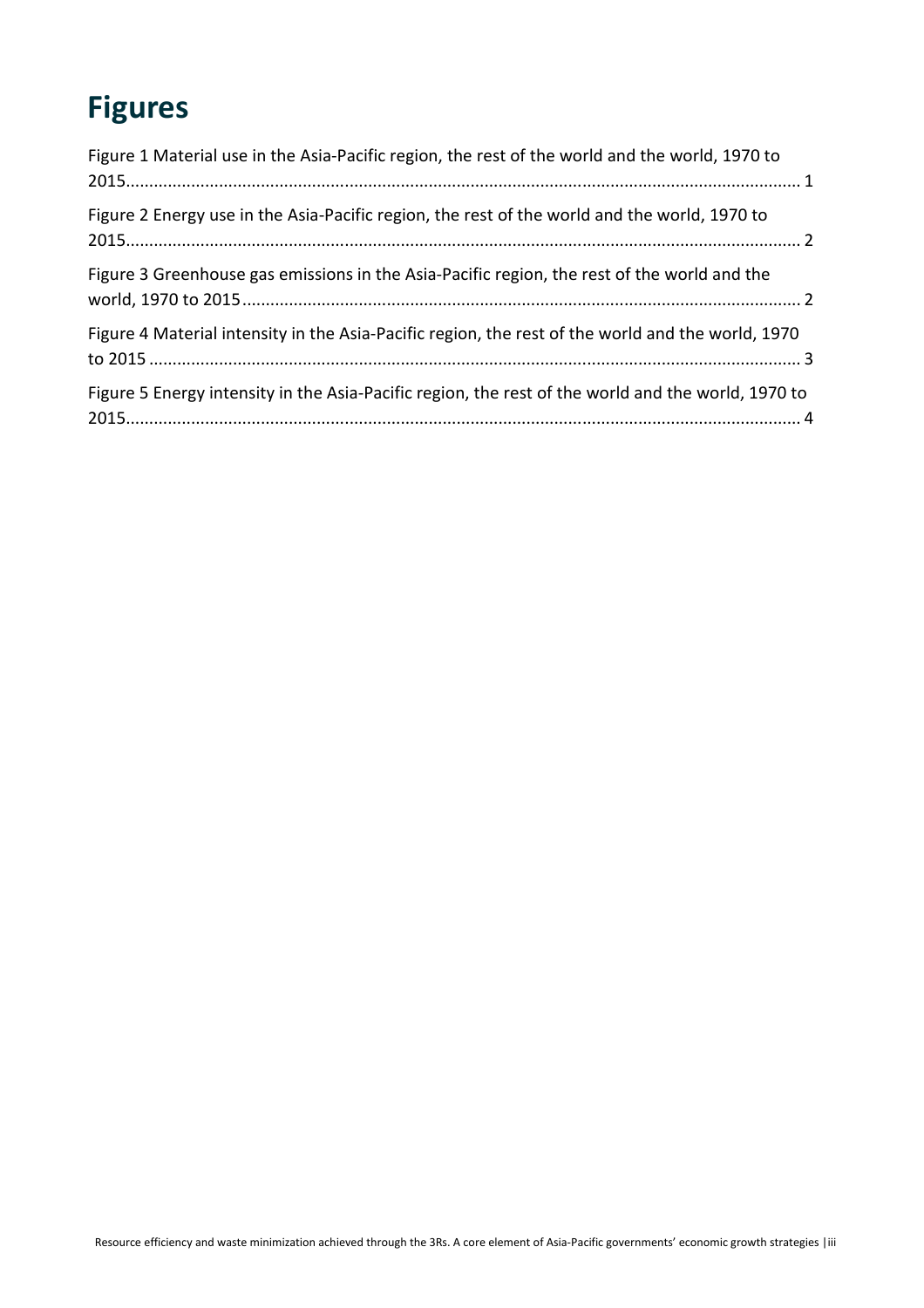# **Acknowledgments**

This report was commissioned by the United Nations Commission for Regional Development. We would like to thank Chikako Takase and Mohanty Choudhury Rudra Charan for their kind invitation to contribute to the 6<sup>th</sup> regional 3R Forum for Asia and the Pacific.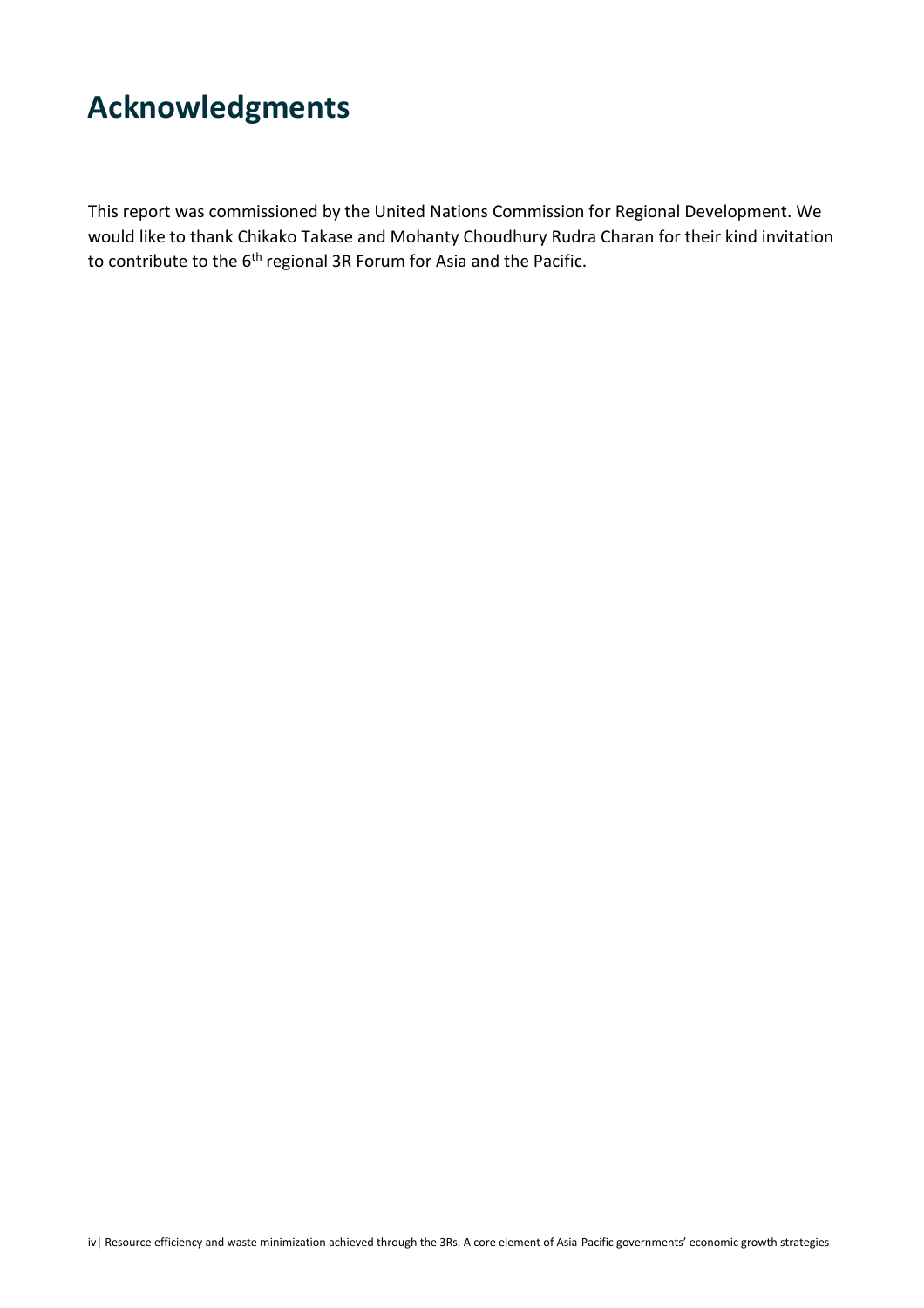## **Executive summary**

The need to achieve more with less is one of the defining megatrends in the twenty-first century. It is especially important for the Asia-Pacific region, which is the most populous world region and despite significant progress in economic and human development still lags behind other regions in achieving a high material standard of living for its people. The backbone of prosperity in today's wealthy countries has been declining prices for natural resources for most of the twentieth century. The economic context for development, however, has changed dramatically in recent years. Supplying natural resources today is technically more difficult, and has higher social and economic costs because the most accessible reserves have already been depleted. Because of this, economic prosperity and human well-being in Asia and the Pacific will rely on the ability to use natural resources more effectively and efficiently.

Asia and the Pacific has been a dynamic force for the global use of natural resources – materials, energy, land and water – and for waste and emissions. While per capita levels of resource use and emissions are still comparatively low, Asia and Pacific has become the largest user of materials and is catching up fast to the rest of the world in terms of energy use and carbon emissions. If economic growth continues, resource use and emissions in the region will further accelerate, putting immense pressure on global supply. At the same time, economies in Asia and Pacific are not making the most of their natural resources. Resource productivity is much lower compared to the global average and even more so when compared to the most advanced economies. In other words, the region does not get enough value out of its natural resources and emissions.

This signals an immense opportunity for improvements in resource efficiency and waste and emissions reduction. In fact, because of the changing global economic context, many if not most of the economic opportunities for businesses and households in Asia and the Pacific will occur in what many now call the "green economy" and will involve sustainable consumption and production as a main priority. The ability to reduce material and energy inputs for production, to reuse products and infrastructure and to recycle precious materials instead of using virgin materials will define the economic future of the region.

The importance of sustainable natural resource management, resource efficiency and waste minimization, as well as emission reductions, have now been acknowledged by the global policy community. Resource efficiency, sustainable resource management and waste reduction are important elements of the post-2015 development agenda and specific objectives in the new sustainable development goals. Environment ministers and authorities in Asia and the Pacific have recently agreed on the regional priorities for sustainable development which include the same objectives. Most recently, the G7 leaders have initiated a global resource efficiency initiative which relies on the Kobe 3R Action Plan.

Many countries in the Asia-Pacific region have been at the forefront of policy development for new policy settings and tools that support resource-efficient, green and sustainable urban and industrial development. Japan and PR China are among a small group of countries, globally, which have signed up to the principle of circular economy to support processes and activities which help decouple economic activity from evergrowing resource use and emissions.

These policy initiatives have a great likelihood of achieving the desired outcomes because of the enormous technological potential that exists for resource efficiency and emission and waste reduction in key economic sectors. A small number of economic activities including heavy industry, construction and housing, transport and mobility, agriculture and food and energy provision are responsible for more than three quarters of all environment pressures and impacts. The resource and emission-intensive sectors have the potential to reduce their environmental impact by 80% or more.

The change required in how we produce and consume is very large. It requires a new industrial revolution to put in Asia and the Pacific on a different development path underpinned by a new quality of economic growth. Such change will not happen spontaneously but will require well-designed policies to facilitate the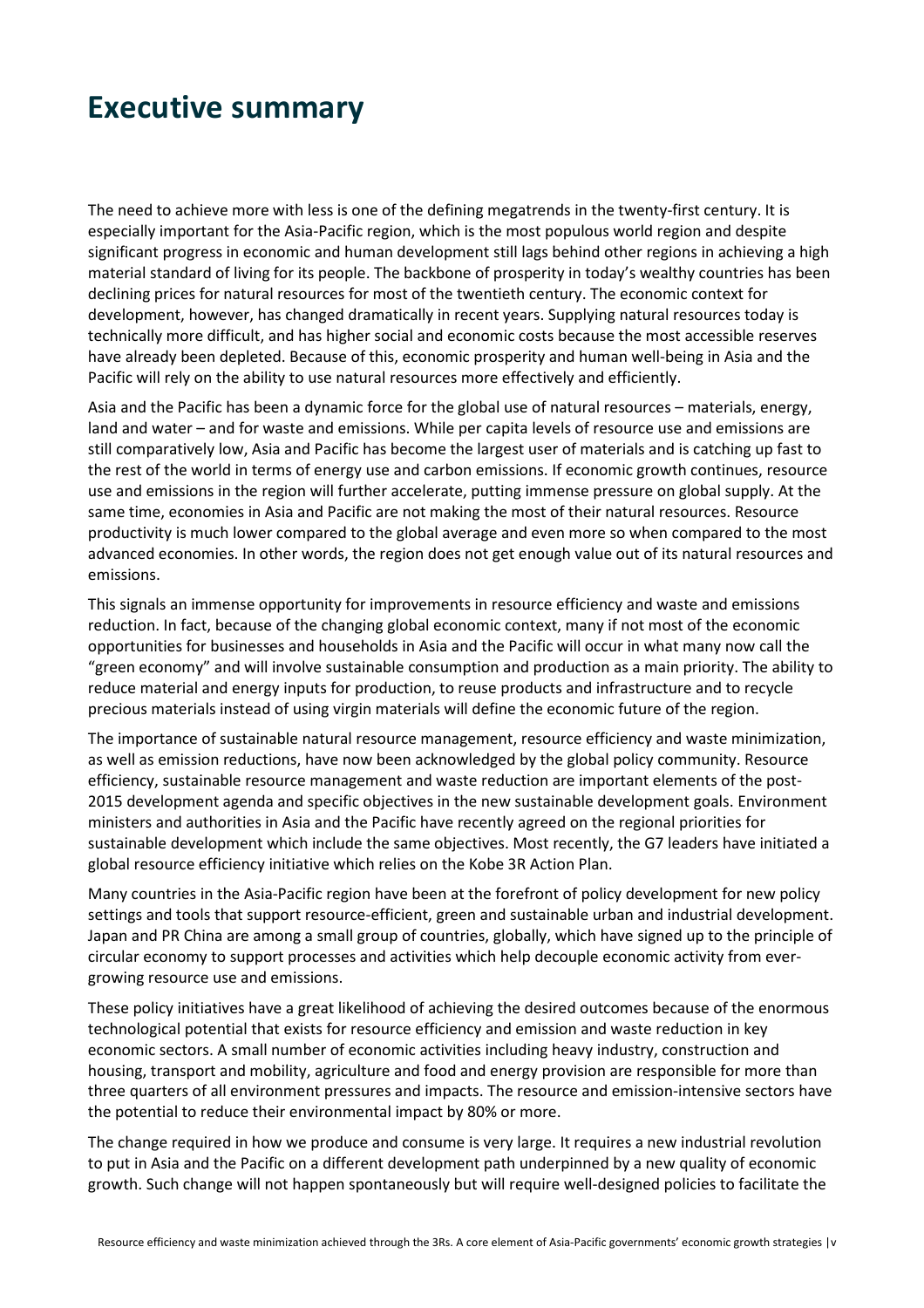innovation that needs to occur in businesses, government agencies and households. Transformational policies or overall incentives are required.

There is a catalogue of policies including green budget and tax reform, carbon trading and changing the way in which we subsidize resource intensive activities that are available to the policy community. Governments and businesses will need to rethink the ways in which they invest to redirect investments to appropriate infrastructure, products and ways of providing the essential services of housing, mobility and food to the large population of Asia and the Pacific.

Sustainability policy is characterized by complexity, uncertainty and contestation, which may make it more difficult for the policy community and society at large to make the social choices that are required to ensure a prosper and sustainable future for Asia-Pacific industries and communities.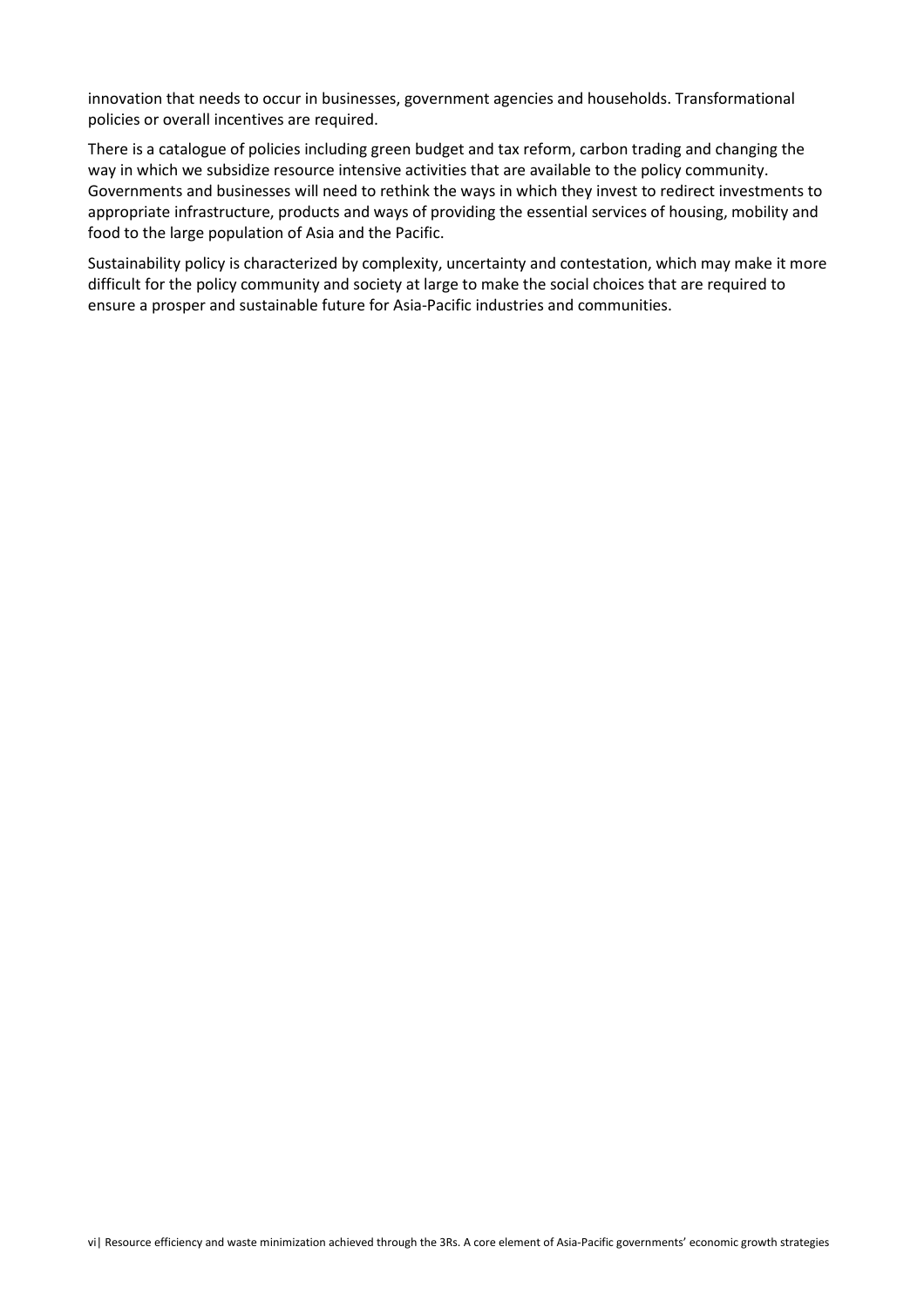## **1 Current trends in resource use, waste and emissions and the economy**

Asia and the Pacific is the most economically dynamic region of the world and has seen high economic growth, reduced poverty and growing incomes resulting in the formation of a new middle class in cities in the region. During the past 10 years (2005–15) average yearly growth in Asia and the Pacific was 4.9% during a time when the rest of world economy grew by 1.6%. While most economies faltered during the Global Financial Crisis (2008–09) growth in Asia and the Pacific continued. The average per capita income in Asia and the Pacific in 2015 was US\$4,335 (exchange rate based at 2005 prices) which is one third of the rest of the world at US\$12,918.

Many parts of Asia and the Pacific are in the midst of a fundamental urban–industrial transformation which is occurring at a scale and speed never before experienced in world history. Technologies and businesses, lifestyles and aspirations are changing and these cause changes in natural resource use, waste and emissions that are triggered by new industrial activities, urban infrastructure and changing consumption behaviours. The transformation creates a very different life in cities and in the countryside with lots of overlaps between city and country. Many cities and urban planning authorities, in fact, can hardly keep up with the large influx of new population.

The United Nations Environment Program has recently published a comprehensive report and dataset for Asia and the Pacific (UNEP 2015) covering 4 decades of natural resource use and emissions in Asia and the Pacific. The data can be accessed via the UNEP Live online data platform at http://uneplive.unep.org/



#### **Figure 1 Material use in the Asia-Pacific region, the rest of the world and the world, 1970 to 2015. Source: UNEP (2015)**

The use of materials – biomass, fossil fuels, metals and construction minerals – has grown by an average of 6.1% between 2005 and 2015 which has meant that Asia and the Pacific has become the largest user of material globally. Material use grew faster than GDP which has resulted in decreasing resource productivity in Asia and the Pacific as a whole (Figure 1).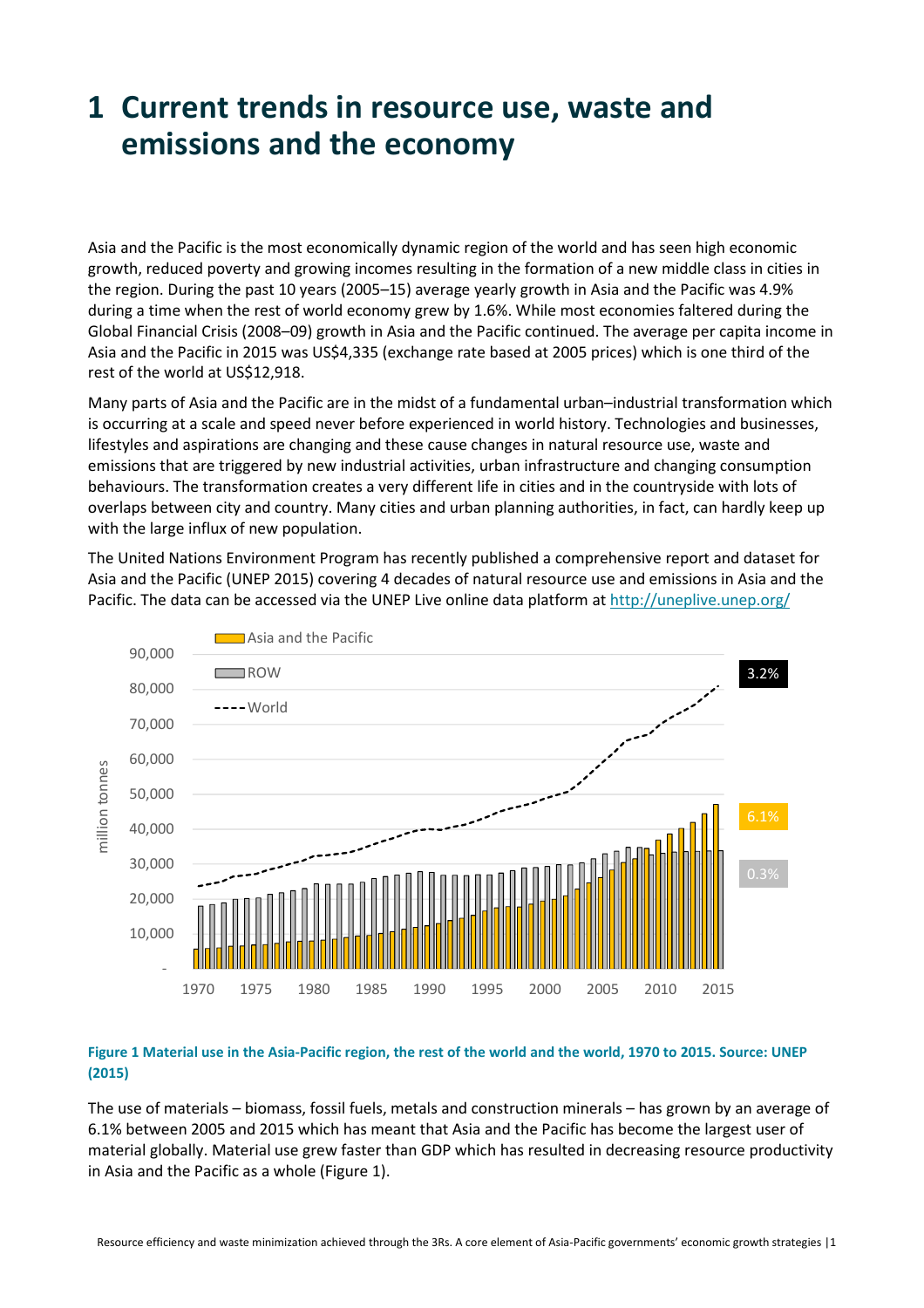Energy use has also grown substantially in Asia and the Pacific during the 1970 to 2015 period at an average rate of growth of 5.7% per year (Figure 2).



**Figure 2 Energy use in the Asia-Pacific region, the rest of the world and the world, 1970 to 2015. Source: UNEP (2015)** 

Greenhouse gas emissions have grown in parallel with energy use but at a lower yearly average rate of 3.3% (Figure 3).



#### **Figure 3 Greenhouse gas emissions in the Asia-Pacific region, the rest of the world and the world, 1970 to 2015. Source: UNEP (2015)**

Material intensity is measured as domestic material consumption per unit of GDP (at 2005 constant prices, exchange values) and reported in kilograms of materials used per dollar of GDP (Figure 4).

2| Resource efficiency and waste minimization achieved through the 3Rs. A core element of Asia-Pacific governments' economic growth strategies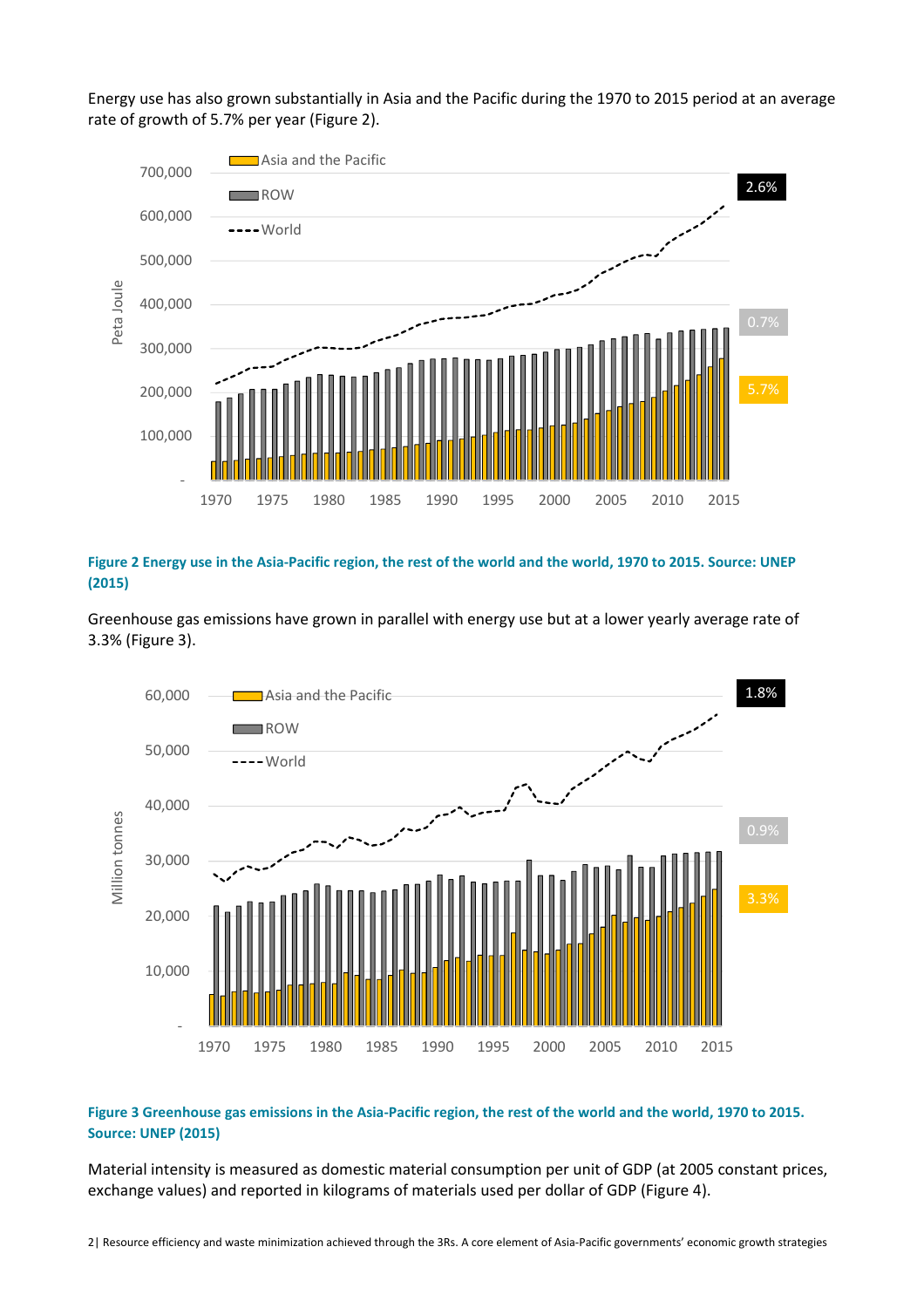

#### **Figure 4 Material intensity in the Asia-Pacific region, the rest of the world and the world, 1970 to 2015. Source: UNEP (2015)**

Asia and the Pacific needs more than double the global average of materials per dollar and while most regions in Asia and the Pacific have improved their material efficiency, this has not been the case for North East Asia and the Asia-Pacific region as a whole.

Energy intensity is measured as total primary energy supply per unit of GDP (at 2005 constant prices, exchange values) and reported in MJ of energy used per dollar of GDP.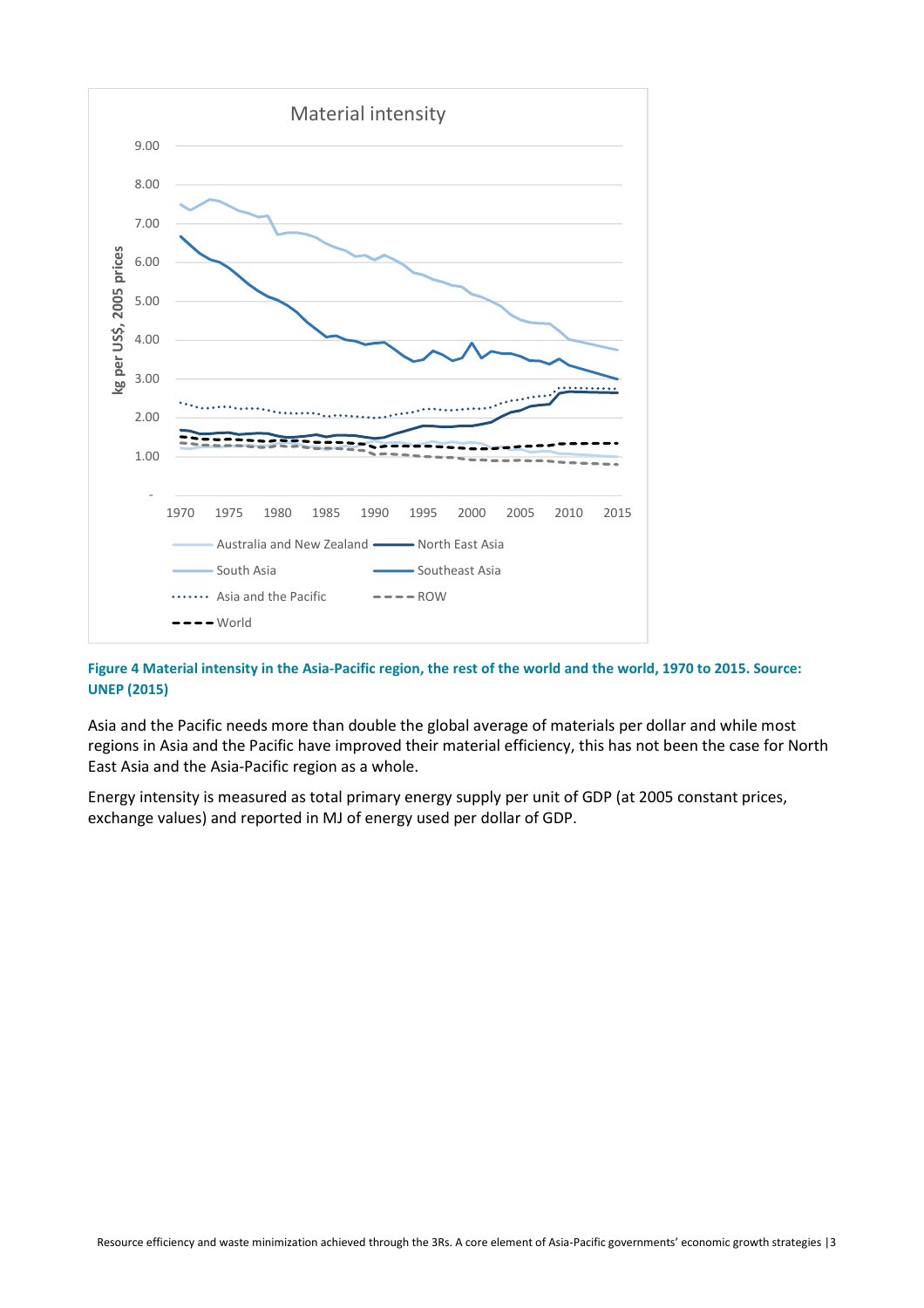

**Figure 5 Energy intensity in the Asia-Pacific region, the rest of the world and the world, 1970 to 2015. Source: UNEP (2015)** 

A similar trend as observed for materials intensity is replicated for energy intensity (Figure 5). Asia and the Pacific economies need more than double the amount of energy per dollar of output than the world average and energy efficiency is degrading in North East Asia meaning that North East Asia today uses more energy per dollar than in the 1990s. This is caused by the rapid transition to manufacturing and urban living and consumption.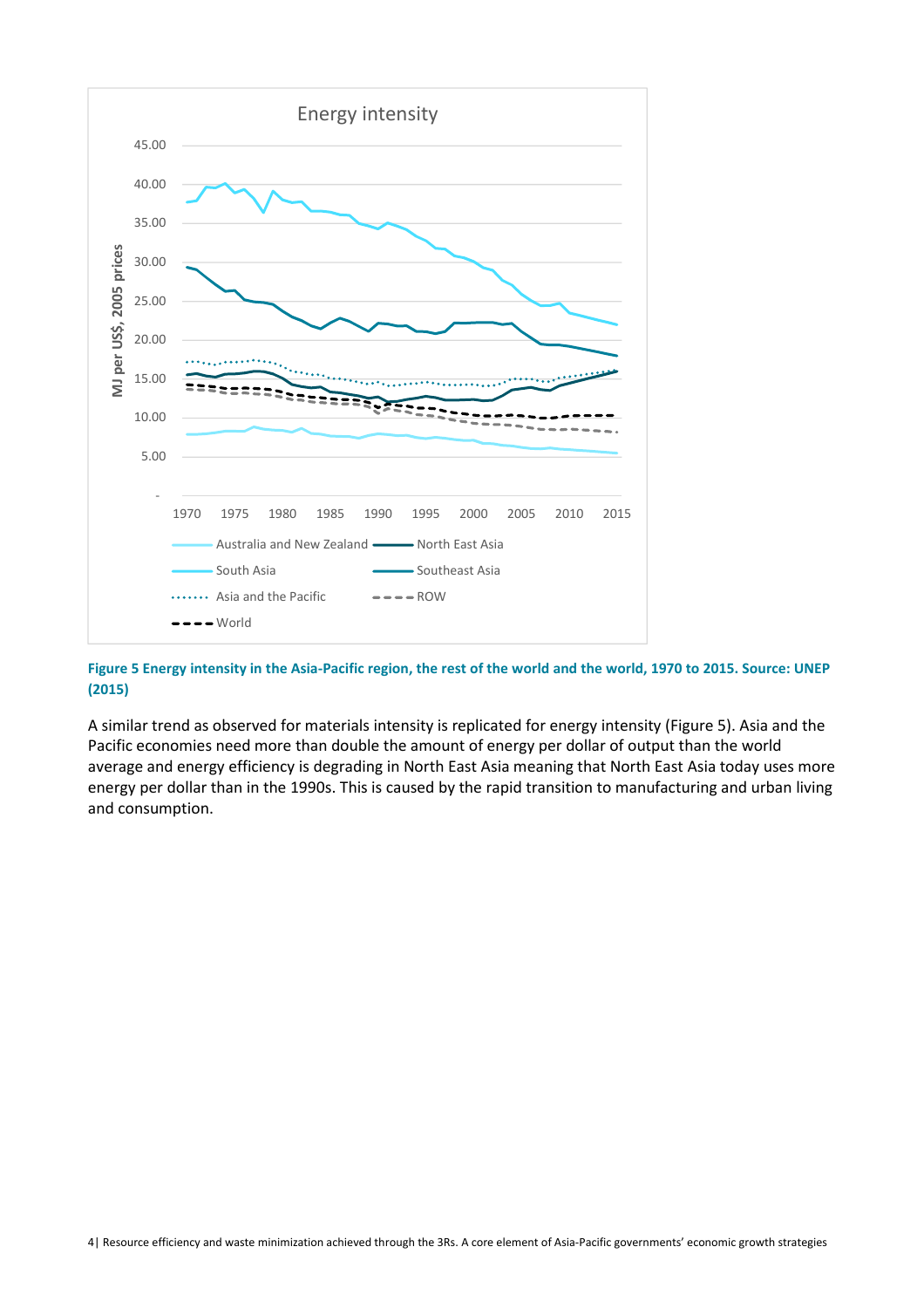# **2 Global and regional policy initiatives**

In the past few years the issues of resource efficiency and waste minimization have entered the international policymaking stage. The Rio +20 outcome document *The Future We Want* (United Nations, 2012) acknowledged the importance of sustainable management of natural resources and the need to reduce emissions and waste as a fundamental condition for human development. The post-2015 development agenda includes an ambitious set of new sustainable development goals, some of which explicitly address needs to improve the efficiency of natural resource use, emission reduction and waste minimization.

Goal 8 of the new SDGs aims to promote sustained, inclusive and sustainable economic growth, full and productive employment and decent work for all. One subgoal asks for improvements in resource efficiency:

• 8.4 Improve progressively, through 2030, global resource efficiency in consumption and production and endeavour to decouple economic growth from environmental degradation, in accordance with the 10-year framework of programmes on sustainable consumption and production, with developed countries taking the lead.

Goal 12 is a stand-alone goal to ensure sustainable consumption and production patterns. Two subgoals ask for sustainable and efficient natural resource management and waste minimization achieved through the 3Rs:

- 12.2 By 2030, achieve the sustainable management and efficient use of natural resources
- 12.5 By 2030, substantially reduce waste generation through prevention, reduction, recycling and reuse.

There is an expectation among the international policy community that the new sustainable development goals will guide international and national efforts to improve human development outcomes and at the same time secure the integrity of the natural resource base and ecosystem functions.

In May 2015, a first forum of ministers and environmental authorities from Asia and the Pacific was held in Bangkok. The Chair's summary of this meeting outlines the environmental policy agenda for the region and demonstrates a focus on climate, resources and waste.

- The effect of **climate change and disasters** and increasing vulnerability of countries in Asia and the Pacific, which will continue to impose economic losses that could offset development gains, increase poverty and threaten water and food security.
- Deteriorating health and rising costs from **air, water and soil pollution** due to emissions, effluent and waste from industry, transport and agriculture.
- Threatened **food, water and energy security** due to increasing population, rapid urbanization, changes in land use and widespread pollution.
- **Increasing resource use**, with little improvement in **resource efficiency**, causing degradation and loss of ecosystems services and additional financial burdens.
- **Gaps in scientific knowledge and evidence-based** understanding of the causes of environmental degradation were adversely affecting the confidence of policymakers in taking timely and decisive action to safeguard the common environment.

These broad agreed guidelines can provide direction to national governments and businesses in the Asia-Pacific region for policy initiatives and business plans to support the objectives.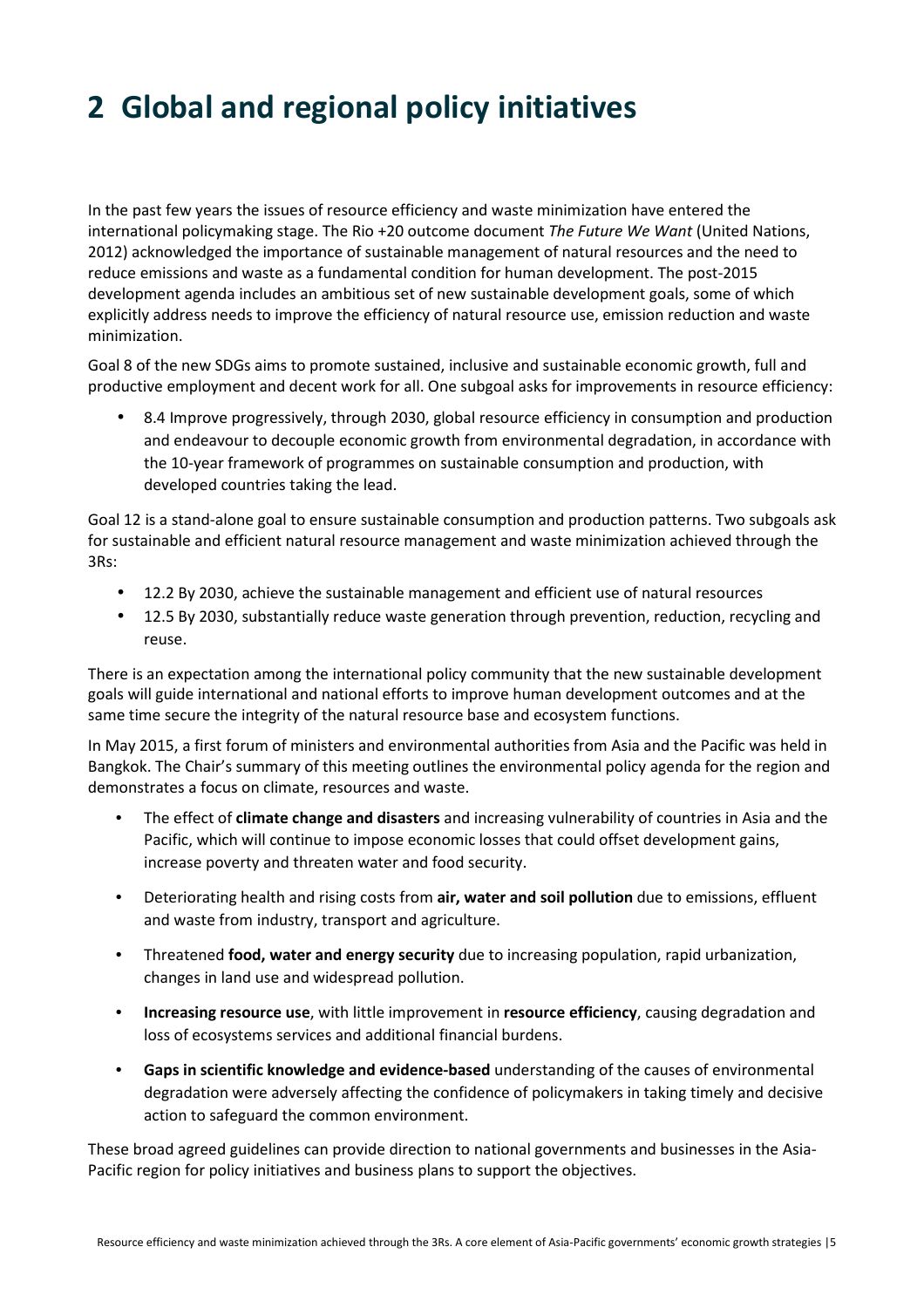Perhaps the most significant event in international policy is the resource efficiency initiative announced at the group of seven (G7) leaders' meeting in Germany in June 2015. G7 leaders agreed that the protection and efficient use of natural resources is vital for sustainable development. The initiative strives to improve resource efficiency, which is considered crucial for the competitiveness of industries, for economic growth and employment, and for the protection of the environment, climate and planet. The G7 also agreed to build on the "Kobe 3R Action Plan", and on other existing initiatives, to continue to take ambitious action to improve resource efficiency as part of broader strategy to promote sustainable materials management and material cycle societies. The G7-Alliance on Resource Efficiency was established as a forum to share knowledge and create information networks on a voluntary basis.

These high-level policy statements made by the representatives of the most powerful economies and by environment ministers from Asia and the Pacific align very well with the efforts of the Asia-Pacific 3R Forum as detailed in the Hanoi Declaration and the Surabaya Declaration. They provide legitimation and technical support for countries to develop policy settings in the domains of resource efficiency and waste minimization. In fact, many countries in Asia and the Pacific have been very active in this policy domain over the past decade and some countries can be seen as global leaders in this public policy domain.

## 2.1 Examples from countries

### **2.1.1 The Peoples Republic of China**

In the past three decades PR China has undergone perhaps the most remarkable economic transition ever experienced in world history. PR China has become one of the world's largest producers of manufactured goods and a major participant in the consumption of raw materials and energy for the production of goods and services. A high average rate of economic growth, a significant rise in per capita GDP and growing household incomes have allowed the country to make impressive progress in human development and lifted some 500 million people out of poverty. The rapid economic development and huge progress in the material standard of living have contributed to a large increase in the demand for materials (iron ore, concrete), energy and water and has led to a fast increase in greenhouse gas emissions, waste generation and urban air pollution. Another consequence of PR China's economic progress since the 1970s has been growth in inequality, a widening rural–urban income gap and increasing gender disparities. During a time in which PR China has become a major force in global resource use and emissions, the policy community in PR China has made great efforts to mitigate the environmental consequences of rapid economic growth.

Chinese policymakers have been highly committed to building a resource-saving and environmentallyfriendly economy and society and have developed a significant number of high-level and sectoral policies that support harmonizing environmental and economic objectives. Most noteworthy is the adoption of the Circular Economy Promotion Law in 2009. This is a comprehensive legal framework aiming to improve resource efficiency, reduce emissions, promote environmental conservation and help achieve sustainable development. PR China's effort to embrace the principle of circular economy as a guiding new paradigm for economic, industrial, and urban development of the country adds to earlier initiatives to achieve cleaner production in PR China's industrial sector. Implementation of cleaner production principles in the early 1990s helped to mitigate the serious environmental problems experienced at that time. The Cleaner Production Promotion Law of 2003 governs the implementation of all cleaner production activities – demonstration projects, training and promotion centres – and seeks to promote increased resource efficiency, and reduction and avoidance of pollution.

The broad directions of Chinese social and economic development, including environmental outcomes, are regulated in consecutive five-year plans. The  $11<sup>th</sup>$  five-year plan (2006–2010) marked a shift from previous plans and set new objectives for economic development in line with PR China's emerging challenges that required a more balanced and sustainable economic growth, greater material and energy efficiency, reduced emission intensity, better living standards and balanced urban-rural development. The 12<sup>th</sup> fiveyear plan (2011–2015) is strengthening the efforts of the previous plan for sustainable growth, economic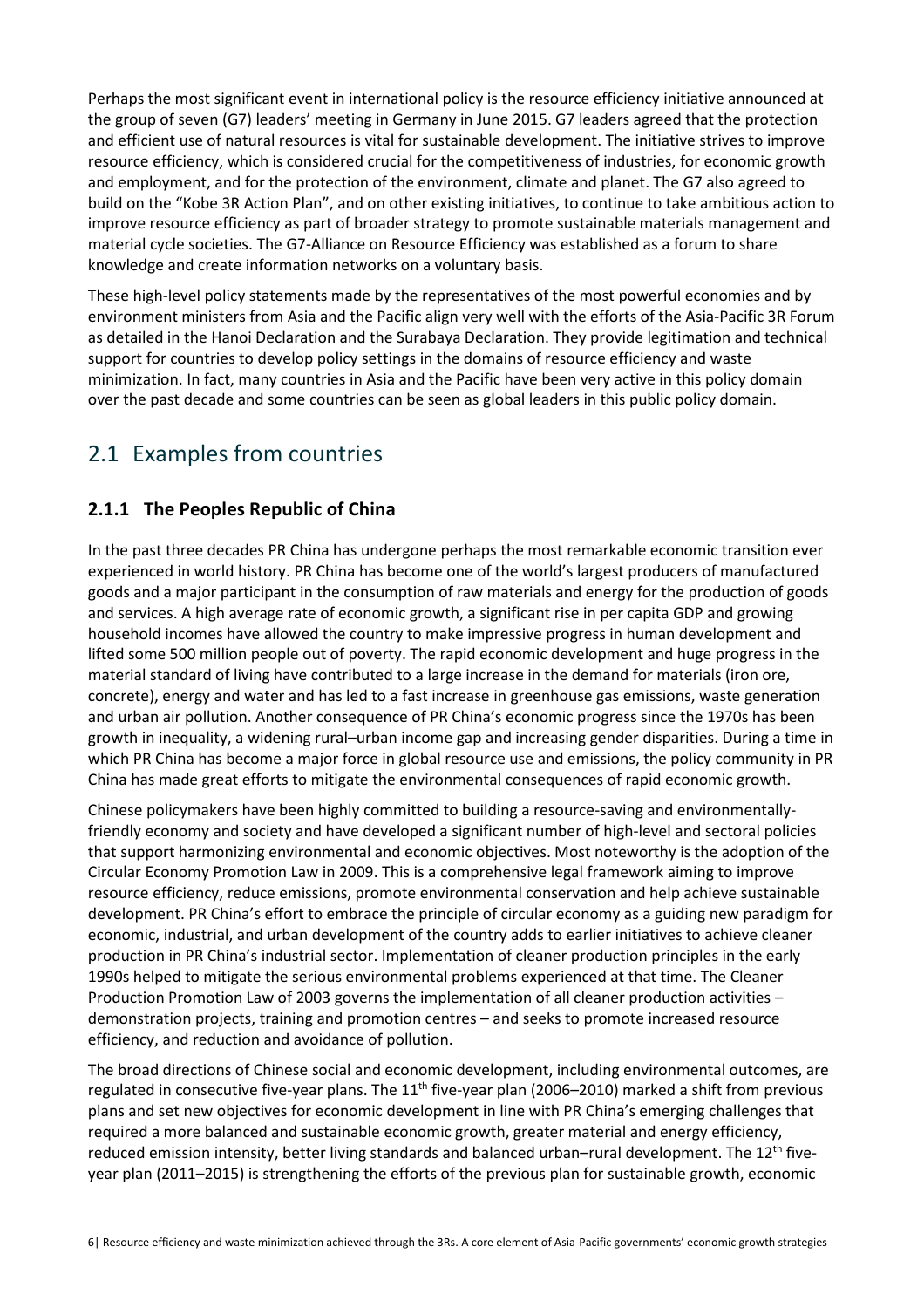restructuring, social equality and environmental protection supported by initiatives to move to a knowledge-based economy, high-tech oriented businesses and a stronger service sector.

PR China has been a leader in investing in renewable energy, public transport systems (high-speed rail) and urban infrastructure improvements and has set ambitious targets for a stabilization path for greenhouse gases to combat climate change.

Over the past four decades, because of a multiplicity of factors including structural change in the economy, improvements in technology and a fast-rising national income (which has grown much faster than resource use and emissions) PR China has achieved large improvements in material, energy and emissions intensity of the economy. In 1970, 9 kg of materials, 70 GJ of energy and 7 kg of emissions were required for every dollar of economic activity. By 2010 this had been reduced to 6 kg of materials, 28 GJ of energy and 3 kg of emissions. Nevertheless per capita levels of material use have grown from 4 tonnes in 1970 to 17 tonnes in 2010, energy use from 30 GJ per capita to 80 GJ per capita, and greenhouse gas emissions from 3.5 tonnes per capita to 8 tonnes per capita.

There is still a large gap between the resource and emissions intensity of PR China and OECD countries. Some of this is explained by PR China's role as an exporter of manufactured goods to the world which means that some environmental pressures that occur in PR China are related to consumption abroad. The difference between direct and footprint measurements is largest for energy and smallest for emissions. Even so, it needs to be seen how the considerable efforts of national policy settings can be translated into further, more rapid improvements in the resource and emissions intensity of the Chinese economy, contributing to reduced waste flows.

A main issue there will be the ability to implement national policies at the provincial level and in cities. One advantage of PR China is the central role of the National Planning and Reform Commission in coordinating line agencies to achieve the outcomes desired by the national development plan, and the promotion laws for the circular economy and cleaner production and the sectoral legislation which supports those highlevel policy statements. The national policy goals, however, need to be owned by line agencies, provincial and local governments, and businesses and households to be successful in the very large task of moving PR China to a circular economy and ecological civilization.

#### **2.1.2 India**

India is the seventh-largest country by geographical area in the world. It shares land borders with Pakistan, PR China, Nepal, Bhutan, Myanmar and Bangladesh. The territory of India represents a geographical amalgamation of mountain ranges, valleys, desert regions, tropical rainforests, fertile plains, dry plateaus, as well as coastal areas (UNEP, 2012).

India is the other very large economy in Asia and has also seen tremendous economic growth in recent years. Compared to other Asian economies, urbanization has been a slower process in India and inequality and poverty prevails in the country. Almost 30% of the population was estimated to be living below the poverty line in 2010 (CIA, 2015). Despite India's vigorous economy, many social and economic problems have remained unresolved because of low educational and skill levels of parts of the population, inadequate public health and infrastructure, limited employment opportunities outside of agriculture, insufficient access to public and higher education and very large rural to urban migration which many cities cannot keep up with in terms of housing and transport infrastructure and social services.

The current modes of economic growth and high population density are causing fast environmental and natural resource degradation. India's GDP currently comprises about 18% agriculture, 24% industry and 58% services, however its labour force comprised (in 2012) about 49% agricultural workers, 20% industrial workers and 31% service workers, indicating that there is still a lot of subsistence agriculture (CIA, 2015). Environmental issues in India include deforestation, soil erosion, air and water pollution and a huge and growing population (CIA, 2015). India is the second most populous country in the world, with around 1.25 million people (UNDP, 2015). India has been slower to urbanize than many other Asian countries; currently about 32% of its population live in cities (UNDP, 2015).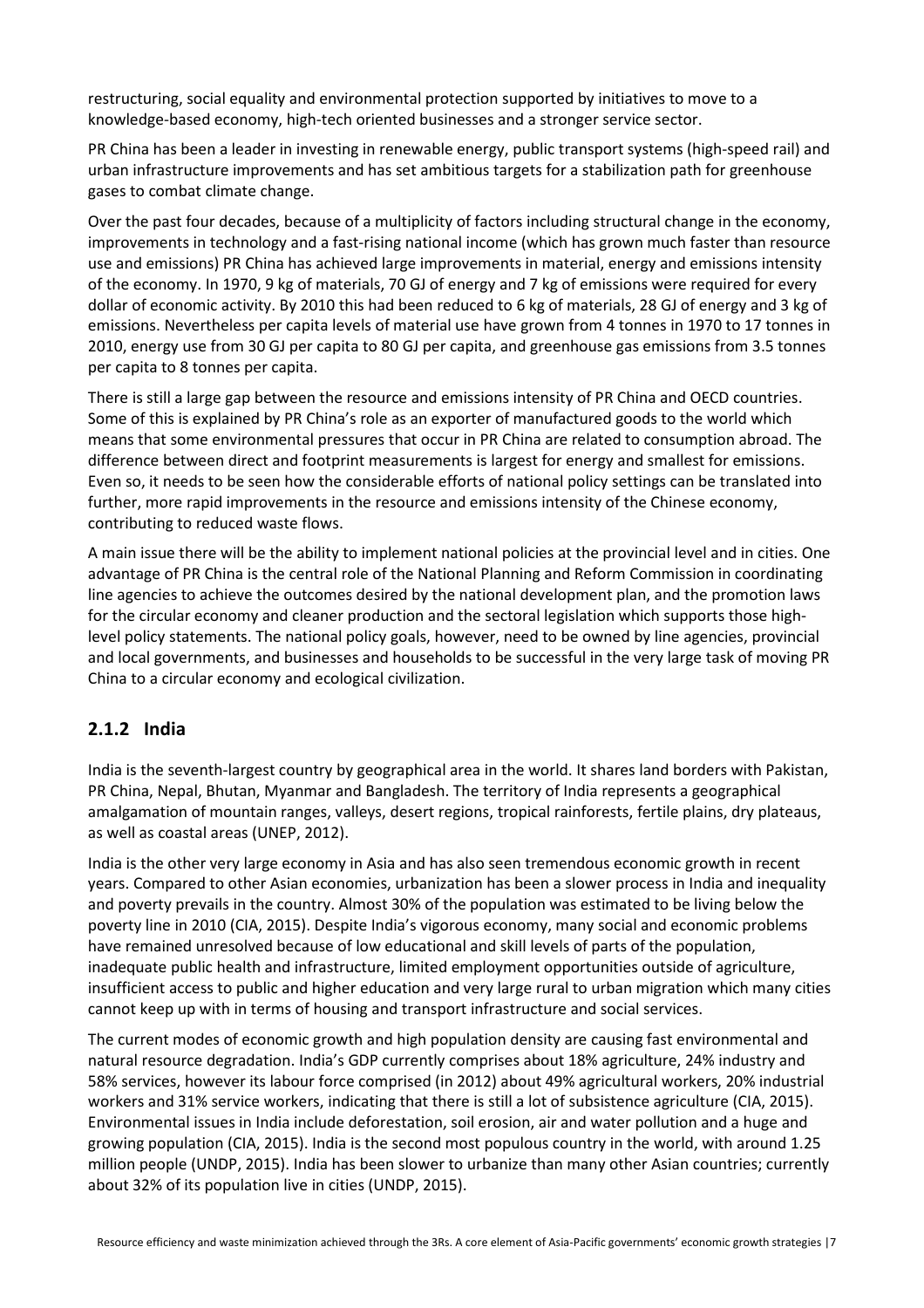India develops and implements national five-year plans to guide policies at both national and subnational levels. It also uses more specific action plans to set targets for issues such as renewable energy, energy efficiency, water efficiency, ecosystem protection and the rehabilitation of degraded land (UNEP, 2012). The 11<sup>th</sup> plan has 4 targets addressing environmental issues two of which are specifically relevant to resource efficiency and include to comply with WTO standards for air quality in the city by 2010-11 and to improve the energy efficiency of the economy by 20% until 2016-17.

India also has a number of national plans and strategies that complement the environmental objectives of the economic development plan. The most important such national action with regard to resource efficiency is the National Action Plan of Climate Change (NAPCC) of 2008 which includes investments into renewable energy, energy efficiency and for improving the knowledge base to combat climate change. Especially energy efficiency in buildings has been target by the Indian government as an area of improvement that serves both economic and environmental outcomes and has led to a start rating system for buildings introduced by the bureau of energy efficiency. Energy efficiency standards have also been developed for the fast growing industry sector and household appliances.

Like many countries of the region India faces increasing challenges of growing amounts of urban and industrial waste. The waste streams are also becoming more complex with increasing shares of plastics, electronic and hazardous waste. Indies waste management policies are very comprehensive and advanced. For household waste it focusses on incineration and heat recovery and composting of waste. The e-waste regulation is based on the principle of extended producer responsibility to make producers and importers responsible for the waste treatment of end of life products. Implementation of the policies is often hampered, however, by a lack of financial capital and to install collection systems and industrial facilities for recycling that can handle the ever growing waste flows. India would profit from further investment into capacity building especially at provincial and local government levels to grow the knowledgebase of the policy and business sector for the economic opportunities that exist in the domain of resource efficiency and resource recovery from waste and waste minimization.

### **2.1.3 Indonesia**

Indonesia is the fourth most populous country in the world (after PR China, India and the United States) with approximately 250 million people (UNDP, 2015). Originally a traditional agriculture-based economy, Indonesia has shifted a large portion of its economic activity toward manufacturing and services. However, its economic structures are still primarily based on the extraction and harvesting of natural resources and only a few industries focus on products with added value (UNEP, 2012). The country is also experiencing a rapid process of urbanization, with about 53% of the population now living in urban areas (UNDP, 2015).

Robust domestic economic growth, rising household incomes and positive labour market outcomes have all contributed to the gradual decline in poverty (UNEP, 2012). However, latest figures show that around 6% of the population (15 million people) still live in "multidimensional poverty" (UNDP, 2015) and the informal sector accounts for about 68% of the workforce (ILO, 2015). Urban poverty is increasing and there is also a major development gap between the western and eastern parts of Indonesia (UNEP, 2012).

Indonesia has an abundance of natural resources. It has numerous energy sources, including crude oil, natural gas and coal and an abundance of renewable energy sources, such as geothermal and hydropower (MEA, 2011). Indonesia has the third largest area of tropical forest in the world and a large number of rural people depend directly on forests for their livelihoods. However, rapid deforestation as a result of largescale illegal logging is a major problem and more than 50% of forest areas have already been degraded (UNEP, 2012).

Indonesia, with its vast shoreline and very high coastal population, is particularly vulnerable to climate change impacts. Rising sea levels and temperatures, in combination with changes in rainfall periods and extreme weather events, are expected to significantly affect human life (UNEP, 2012). While Indonesia's carbon dioxide emissions are still relatively low at 1.8 tonnes per capita (UNDP, 2015) these will continue to grow as the population grows larger, more urbanized and more wealthy, and international trade (which already accounts for over 50% of GDP (UNDP, 2015)) increases. Indonesia launched its *Master Plan for the*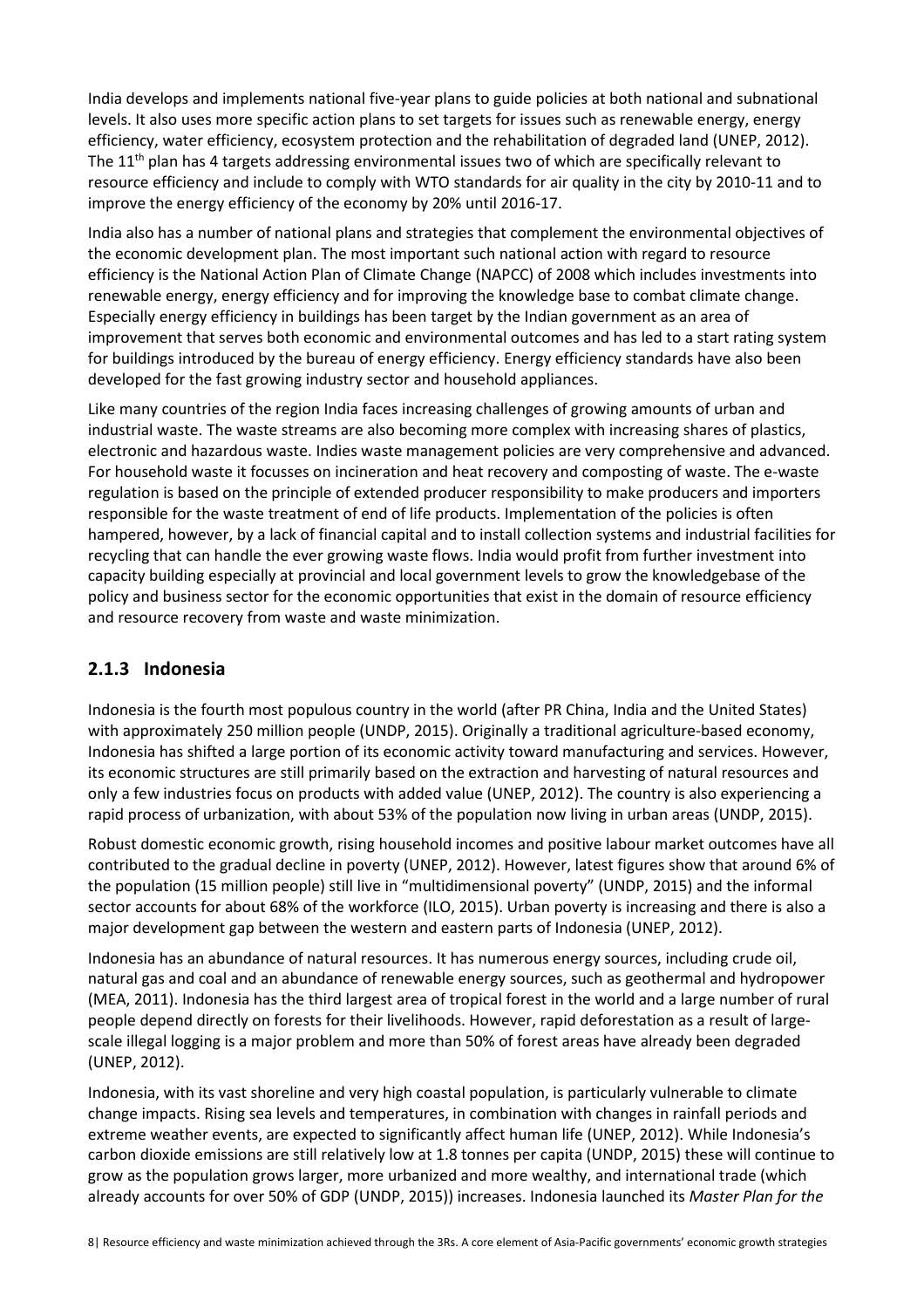*Acceleration and Expansion of Indonesia's Economic Development* (MP3EI, 2011–2025) in 2011. The MP3EI is a long-term strategy that seeks to move Indonesia into the top ten global economies by 2025. It aims to achieve economic growth rates of seven to nine per cent annually and recognizes the need for Indonesia to structurally transform its economy. The MP3EI has been designed to be integrated and coordinated with Indonesia's five-year development plans (MEA, 2011; UNEP, 2012).

Indonesia has a National Development Planning Agency which is responsible for creating development plans to cover various policy domains. Environmental goals covered by the plans include pollution reduction, forest fire reduction and renewable energy targets. The housing and construction sector in Indonesia is characterised by a shortage of appropriate housing opportunities especially for low income households which has led to the growth of many informal and self-constructed settlements or Kampongs that have become a major feature of any Indonesian city. The Indonesian government has aimed to improve the policy setting for managing the social and environmental outcomes in these settlements. The policies focus on the supply of housing but lack specific reference to improved energy efficiency of buildings or sustainable building design. Introducing such standards offers a very large opportunity in a situation of rapid infrastructure growth. The environmental improvements that could be achieved would have a lasting legacy for resource efficiency and climate change mitigation. Innovations in building standards and energy efficiency could be based on the skills and financial capacity of the local building industry and would create large economic opportunities for the industry.

Transport is another fats growing sector in Indonesia and the road infrastructure in and between cities is not keeping up with the increasing needs of private transportation. The government plans for major infrastructure improvements which include investment in public transport infrastructure in cities which would help boos liveability and productivity of cities. The Blueprint on Urban Transportation released by the Indonesian government aims to enhance the transport infrastructure of Jakarta, Bandung, Surabaya and Medan and includes the construction of an electric railway system.

The ministry of environment in 2009 provided provision s for the implementation of environmental management systems, eco-labelling and environmentally sound technology for the growing industry sector. Indonesia adopted the National Policy on Cleaner Production in 2003 to encourage companies to implement 5R principles (rethink, reduce, reuse, recycle, recover). The Indonesian Cleaner Production Center (ICPC) was established in 2004 to promote cleaner production (CP) implementation in the country. The ICPC also facilitates CP training (UNEP, 2012). While Indonesia has extensive laws covering environmental issues, implementation can be a challenge, particularly at the local government level (UNEP, 2012). This will be complimented by an energy labelling system for electric appliances and lighting systems.

In Indonesia, landfill is used as the dominant way to deal with the fast increasing amount of household and industrial waste. Indonesia's strategy for solid waste management established in 2006 has a strong focus on 3R principles and has targets for the reduction of the total amount of solid waste. The waste management law of 2008 includes objectives for waste reduction and recycling. Local governments are supported to establish 3R waste facilities but issues of open dumping pertain and need to be tackled by improved awareness and government initiatives.

### **2.1.4 Viet Nam**

Following successful economic policy reform (*doi moi*) in the 1980s, Viet Nam has developed rapidly over the past three decades. Consistently high rates of economic growth meant that Viet Nam officially graduated to middle-income country status in 2010 (WB, 2013). Government policy provides for a transition from a centrally planned economy toward one that is increasingly market-oriented, with a socialist orientation (UNEP, 2012).

Viet Nam is undergoing a fundamental structural shift in its economy, away from the agricultural, forestry and fisheries sector towards industry and services (UNEP, 2012). A policy of rapid industrialization is pursued by the government as a means of achieving socioeconomic objectives. The services sector is currently the largest sector in the economy and the biggest contributor to the overall growth rate.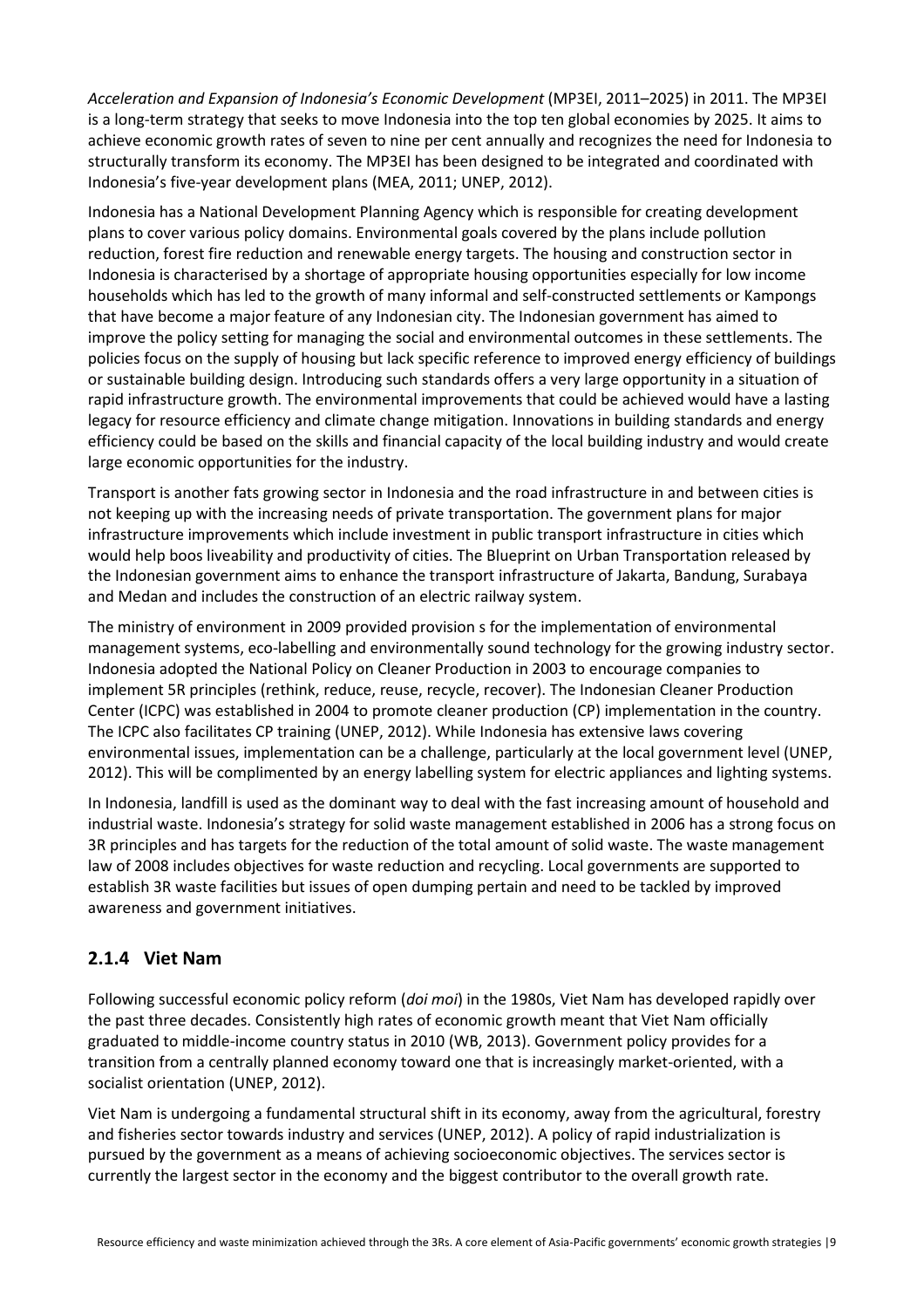Increasing tourist numbers have led to significant foreign investment into real estate and hospitality (UNEP, 2012).

Climate change and associated natural disasters are a real threat for Viet Nam, due to its very long coastline, high dependence on agriculture, and relatively low levels of development in rural areas. Many poor people depend on natural resources for their livelihoods, but supplies are threatened by unsustainable practices. Insufficient investment in water supply, sanitation, waste management and transport are leading to pollution (WB, 2013). According to estimates by the Ministry of Natural Resources and Environment sea level rise along the Vietnamese coast may average 0.75 m by 2100 and coastal areas containing big cities (such as Ho Chi Minh City) will be seriously affected (UNEP, 2012).

Viet Nam has a National 3R Strategy which sets targets to 2020 (UNEP, 2011) but it is uncertain to what degree this has been implemented at this stage. The Vietnamese Government's main strategy for development comprises the 10-year Socio-Economic Development Strategy (SEDS) and the 5-year Socio-Economic Development Plan (SEDP). The actions that are needed to translate the 10-year SEDS into reality are described in the 5-year SEDPs (UNEP, 2012). The strategies address issues such as macroeconomic stability, economic restructuring and environmental protection, and have placed increasing emphasis on sustainable development (including establishing a low-carbon economy) in recent years (UNEP, 2012).

The ministry of construction is pursuing several policy initiatives to improve the environmental outcomes of the buildings and construction sector. A comprehensive building energy code was establish in 2005 focussing on the thermal efficiency of the building envelop, lighting standards and general building performance standards. Similar to other Southeast Asian developing countries building activity is very rapid in Viet Nam requiring fast increasing amounts of cement, concrete and iron and steel and a rapidly increasing number of housing units. There is very large potential for energy and water savings in building stock which will create a lasting economic benefit if implemented now.

In transportation, the main focus of Viet Nam's Transport Sector Development Strategy to 2020 is the construction and upgrading of the major highway system which hardly copes with the rising automobile and truck numbers. The government has also endorsed, however, the development of key public transport infrastructure focussing on mass transit systems in key urban areas to deal with traffic congestion and productivity loss caused by the long hours spent in traffic. The Vietnamese government signed the Bangkok 2020 declaration for sustainable transport goals for 2010-2020 which established quantifiable targets for sustainable transport. The newly developed national strategy for environmentally sustainable transport seeks to reduce CO<sub>2</sub> emissions from vehicles by 30% over 2005 emission levels, to provide 10% clean fuels to the fuel mix, and to achieve a 50% rate of urban journeys made by using public transport.

Waste management has become an urgent issue for public policy amidst rapid rising amounts of municipal and industrial waste and insufficient waste management infrastructures. The national strategy of integrated solid waste management of 2009 sets targets for reuse and recycling until 2025 which includes a target of 90% recycling for household waste by 2025 with an interim target of 60% to be achieved by 2015. Through the introduction of 3R pilot projects and investment into waste management, collection and recycling facilities the government aims to achieve the very ambitious waste minimization goals.

### **2.1.5 Thailand**

Thailand is one of the foremost development success stories in Asia, with decades of sustained growth and impressive poverty reduction. Since the mid-1980s, average real per capita income has roughly tripled (UNEP, 2012). However, the financial crisis in the late 1990s and political instability since 2006 have caused an economic slowdown, severely affecting several sectors of the economy.

Thailand's economic structure has undergone major changes in the past four decades. Its economy, once largely agricultural, has been transformed by the development of the industrial and services sectors. The services sector is currently the largest contributor to GDP, comprising over 50% of GDP in recent years (CIA, 2015). Annual tourist arrivals had increased to over 19 million by 2015 (UNDP, 2015). Industrial growth was initially driven by labour-intensive manufacturing activities such as textiles and clothing but more recently has increasingly been supported by capital-intensive industries such as automobiles, electronics and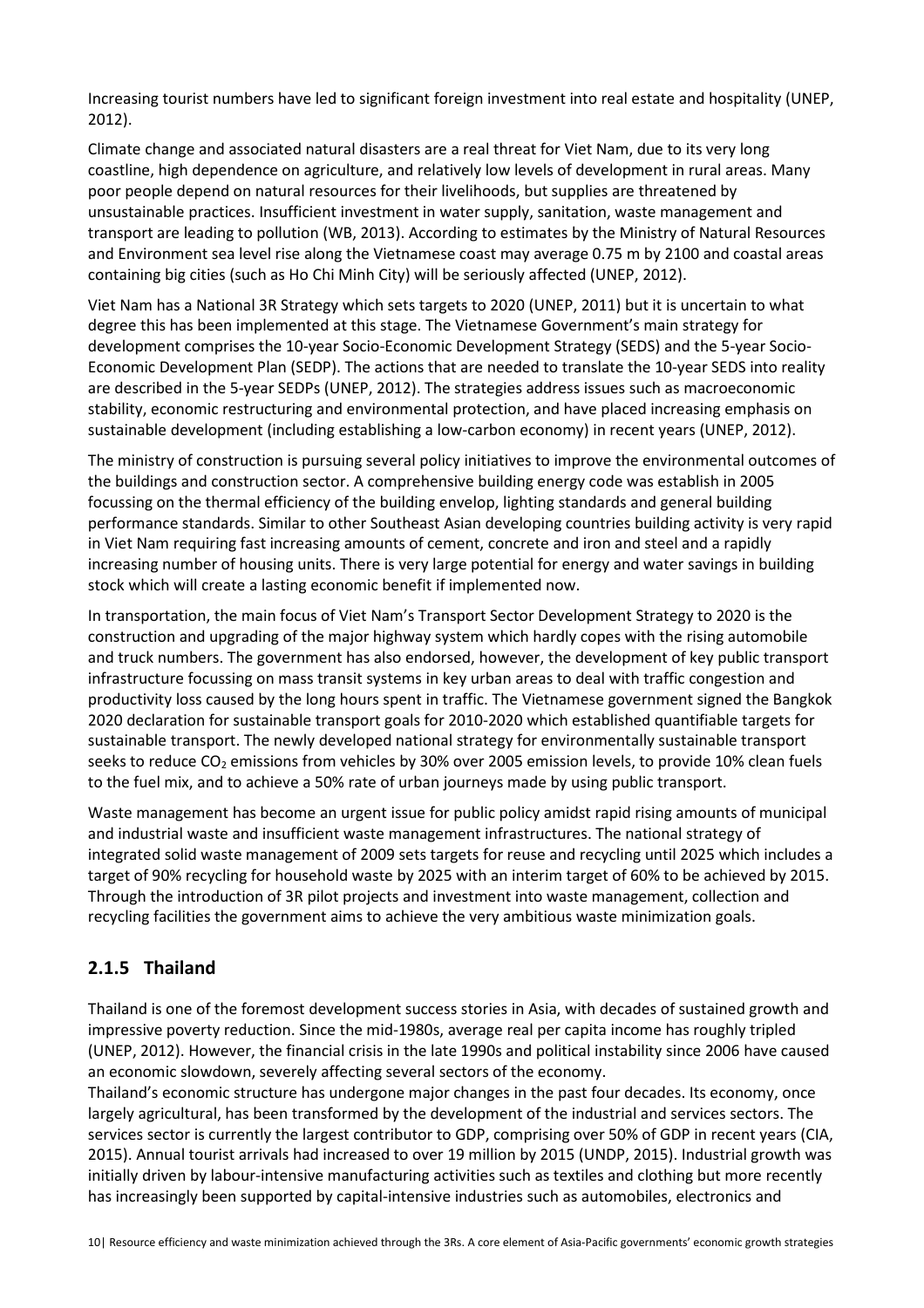chemicals. Thailand's export sector has played an important part in driving economic growth over the past three decades (UNEP, 2012).

Over 50% of the Thai population live in urban areas (CIA, 2015). Thailand's rating on the UNDP Human Development Index (HDI) has improved steadily over the past three decades; it is currently ranked 89<sup>th</sup> in the world, putting it ahead of most other developing countries in Southeast Asia (UNDP, 2015). The incidence of poverty has fallen over the past three decades. However, the benefits of Thailand's success have not been shared equally by all and there is still significant inequality in education, income and life expectancy (UNDP, 2015). Some regions, particularly in the rural south and northeast, are lagging behind the rest of the country. A high proportion of the workforce is in vulnerable, informal employment, mostly working in the agriculture, transport, trade and construction sectors (UNDP, 2015; UNEP, 2012).

Growth in industrialization, urbanization and intensified agricultural production has relied extensively on the country's natural resources. For instance, forest cover fell dramatically from 53% in 1961 to 25% in 1998. In the fisheries sector, over-harvesting of marine fisheries has reduced fishing yields by 90%. Rapid industrial expansion and population growth have also degraded land and water quality, caused loss of natural habitats, and generated increasing levels of air and water pollution (UNEP, 2012).

Thailand uses National Economic and Social Development Plans to specify its strategic development frameworks. These include specific environmental targets involving, for example, forest protection, water quality, emissions, waste disposal and resource efficiency (UNEP, 2012).

The 11<sup>th</sup> national development plan has given greater prominence to sustainable consumption and production (SCP) efforts with the aim to build a happy society based on equity, fairness and resilience. The improvement of natural resources and environmental quality achieved through resource efficiency and the effective and sustainable use of natural resources is one target area of the  $11<sup>th</sup>$  plan. It includes conservation and restoration of natural resources, a shift in the development paradigm and consumption towards environmentally beneficial outcomes and to improve the eco-efficiency of production and services.

This goes hand in hand with efforts in the building and construction sector guided by a housing policy that has long term goals and the secure housing program. Like in many other countries, the main focus is on housing supply, affordability and combating informal urban settlements. It also includes energy efficiency improvements through the implementation of mandatory building codes and energy efficiency standards. The Building Energy Code (BEC) comprises of requirements for the energy efficiency of the building envelope, air condition systems and lighting systems. Weak enforcement has limited the success of implementation, however, and the government has aimed to implement new building codes and energy efficiency standards at all stages of the building process including design, construction and operation.

Thailand's transport sector is dominated by road transport and a high share of funding has gone into the construction of new highways and roads with more limited financial resources being available for rail and other public transport. The city of Bangkok has led the way in investing in public transportation which has helped reduce levels of urban congestion considerable and may be used as a national example to improve urban public mass transport systems. The growth in transportation needs still overwhelms the capacity of and funding in to public transport and more needs to be dome to grow mass transportation systems, to develop standards for low emission cars and clean engines.

Thailand also has the most extensive and comprehensive energy efficiency standard for appliances and labelling programs of the whole region. A voluntary labelling program based on a 5-star energy rating systems has been introduced and mandatory standards exist for six types of home appliances including air conditioners and refrigerators). In 2008, the Thai government instituted a green public procurement policy reflecting the fact that the government is a very large consumer in Thailand. The 10<sup>th</sup> plan also includes provisions for the manufacturing sector and heavy industry including the promotion of cleaner production for SME's, the creation of markets for eco-efficient products through green public procurement, ecolabelling and green supply chains, and public awareness raising campaigns to motivate sustainable lifestyles and environmentally responsible consumer behaviour.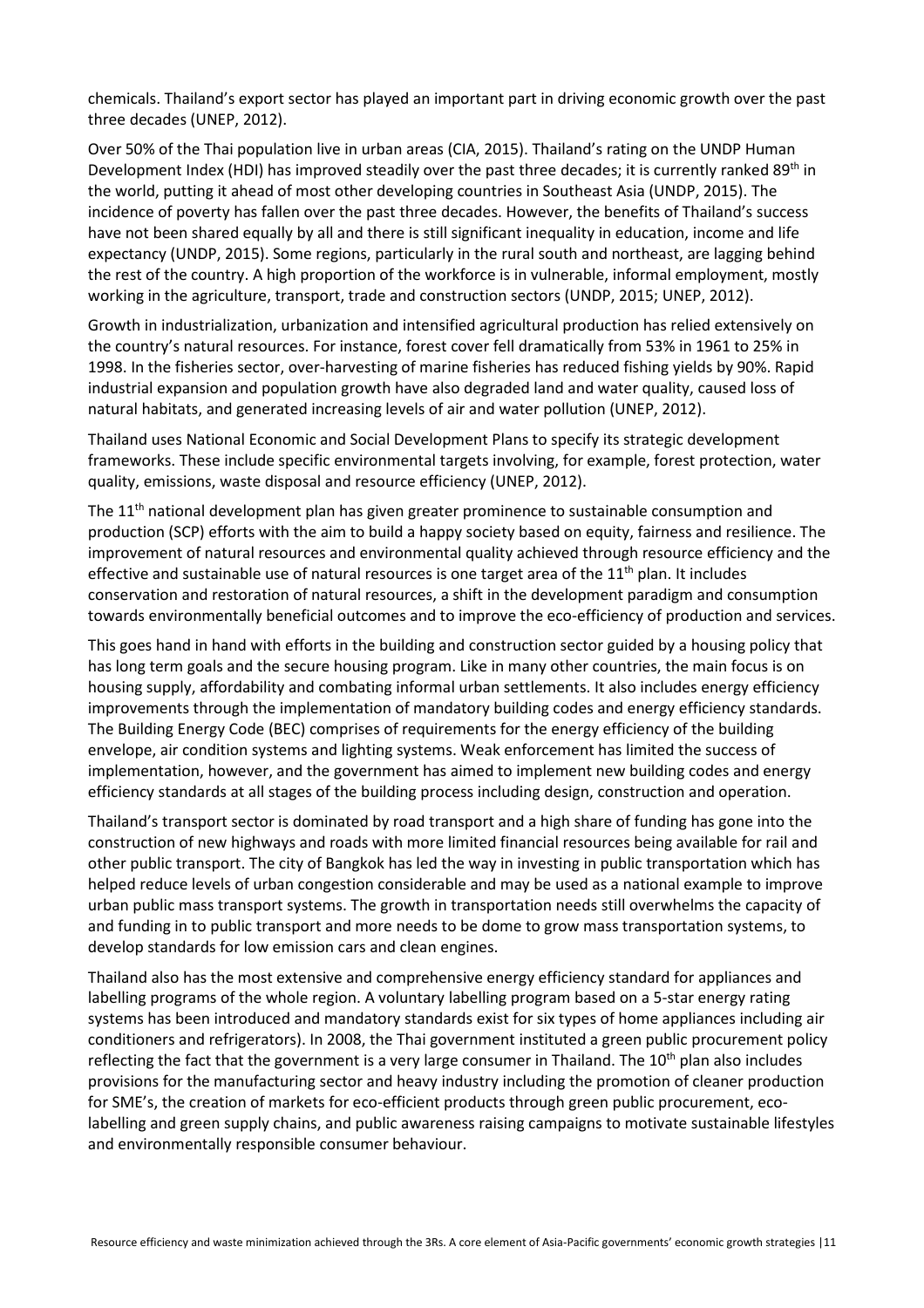Waste creates a large policy challenge in Thailand which is why the economic development has included specific targets for reuse and recycling of waste, proper management of hazardous waste and for the creation of a return system for different waste stream including e-waste and toxic waste.

### **2.1.6 Philippines**

The Philippine archipelago comprises over 7000 islands and, unlike most countries in Southeast Asia, it has no land boundaries with other countries (CIA, 2015). Its HDI ranking is currently 117 (UNDP, 2015). The Philippines' long-term economic performance has been disappointing and growth is lagging behind in comparison to its neighbours. In the past, major challenges to the Philippine economy have been high unemployment, slow poverty reduction, and stagnant investment, reflecting a slow industrialization process (UNEP, 2012). Since the 1970s, the Philippine economy has transformed from a predominantly agricultural country to an economy driven by its services sector. Currently, the industry and service sectors together account for over 88% of GDP. The contribution of the service sector significantly exceeds that of the industry sector, currently accounting for over 57% of GDP (CIA, 2015). International trade comprises over 64% of GDP and one major source of trade revenue is the export of labour, with over 10% of GDP consisting of remittances (UNDP, 2015).

The Philippines has one of the highest population growth rates in Asia (UNEP, 2012). It is also one of the most urbanized countries in the region, with almost 50% of the population living in cities (UNDP, 2015). Massive and continuing rural–urban migration flows can mainly be attributed to the hope for better job opportunities in urban areas for the rural poor (UNEP, 2012).

Despite progress in recent years, the incidence of poverty remains very high in the Philippines. Significant subnational disparities in both incomes and human development outcomes continue to exist (UNDP, 2015). According to most development indicators, the southern Philippines lags behind the rest of the country. Between 2006 and 2009, the national poverty rate rose to nearly 27%, with even higher levels of poverty in rural areas (ADB, 2011).

The Philippines contains a significant amount of natural resources and is one of 17 megadiverse countries in terms of biodiversity resources in the world (Department of the Environment, 2015). However, population growth, economic activities and the over-exploitation of resources have led to significant environmental degradation over recent decades. The Philippines is also particularly vulnerable to climate change impacts due to its geography and the large share of the population that is poor and dependent on natural resources (ADB, 2011). Evidence suggests that development challenges for the Philippines are very large and that well-designed policies will be required to guide the country to greater prosperity at lower environmental costs (UNEP, 2012).

The National Economic and Development Authority is responsible for the creation of the Philippines Development Plan (PDP). The current PDP covers the period 2011 to 2016 and focuses on achieving inclusive growth, good governance and reduced corruption. It intends to create adequate employment opportunities and rising incomes to significantly lower poverty and inequities (UNEP, 2012). The current PDP also provides greater attention to climate change, environmental protection and natural resource conservation. Specific environment-related goals and objectives include improving the protection of natural resources, improving environmental quality for a cleaner and healthier environment, and enhancing adaptive capacities to cope with environmental hazards including climate change (UNEP, 2012).

The Philippines, like many other countries, faces rapid rising demand for housing infrastructure and serious housing supply shortages which has led to increasing numbers of slums and informal settlements. The gap between housing needs and newly constructed houses is increasing every year. The latest development plan 2011-2016 aims for the provision of 1.5 million new housing units by 2016. The government launched a national slum upgrading strategy in 2011. The economic development plan includes a number of environmental objectives and focuses on the use of domestic and recyclable building materials, locally available skills, the promotion of green technologies in the construction process, green architecture and design and resilient building design which helps to adapt to a changing climate. The objectives include the establishment of urban parks to reduce the urban heat island effect and to provide public open green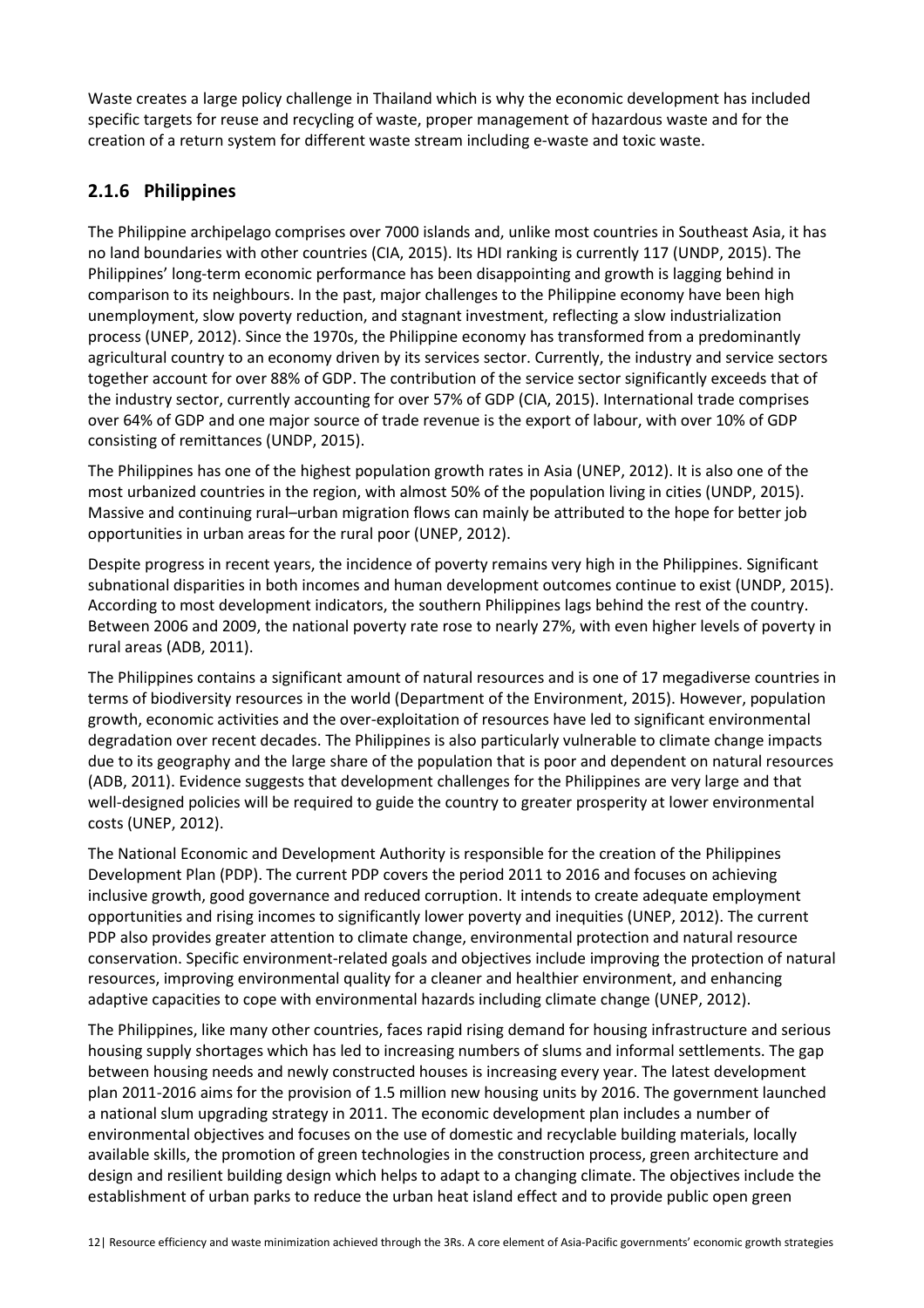space. Efforts to increase the energy efficiency of buildings are another important domain of government strategy which main focus is, however, the implementation of energy efficient lighting by retrofitting government and residential buildings. Additional efforts need to be made to address the heating and cooling requirements of the built infrastructure.

Traffic congestion and air pollution are chronic problems in most of the Philippines major cities. The National Environmentally Sustainable Transport Strategy of 2011 promotes the establishment of a rapid bus transport system, the expansion of urban rail networks as well as the use of hybrid vehicles in the public transport fleet. The economic development plan envisions a transport system which is safe, secure, efficient, viable, competitive, dependable, integrated, and environmentally sustainable and people oriented. This includes initiatives for active transport in cities. There is an additional focus on biofuels. The biofuels act of 2006 mandates that gasoline has to be blended with 10% ethanol and 5% biodiesel by 2011.

The Philippines introduced a national eco-labelling program, green public procurement and an extended producer responsibility bill to improve cleaner production and encourage sustainable consumption. Waste management poses a significant challenge and the country has limited treatment and disposal facilities for hazardous waste. The waste management act promotes recycling, waste segregation and composting but facilities need to be improved to keep up with the fast rising amounts of waste.

### **2.1.7 Bangladesh**

Bangladesh lies in the north-eastern part of South Asia. The climate is typically tropical; hot and humid summers and short, mild winters. The monsoon season normally lasts from June to October and brings heavy rainfall to the country. Most of the land is flat alluvial deltas of large rivers flowing from the Himalayas. It is also one of the country's most vulnerable to natural calamities in the world. Floods, tropical cyclones, tornadoes and tidal bores occur almost every year. It is very vulnerable to effects of climate change, which may result in more extreme weather events, increased rainfall and sea level rise (UNEP, 2012; CIA, 2015).

Bangladesh has limited reserves of coal and natural gas. The proven reserve of gas will be exhausted within a few years, leaving the country dependent on imported fossil fuels. The country's main endowments include a vast human resource base and rich agricultural land. Bangladesh is a low-income country, with a per capita GDP of US\$2363 (UNDP, 2015). Forty-seven per cent of Bangladeshis are employed in the agriculture sector, with rice as the single most important product (CIA, 2015). In recent years, garment exports have become an important economic activity and the main source of foreign currency. Remittances from overseas Bangladeshis account for more than 10% of GDP (UNDP, 2015). Other important exports are frozen foods (fish and seafood), leather, agricultural products, jute and jute products (CIA, 2015). The country mainly imports cotton, machinery, iron and steel, foodstuffs and chemicals. Its main trading partners are the USA and EU countries (CIA, 2015).

Bangladesh is the ninth most populous country in the world (CIA, 2015). At over 1000 people per square kilometre, it is also one of the most densely populated countries in the world. Twenty-nine per cent of the population lives in urban areas – most of them in the capital city Dhaka (UNDP, 2015). To make a living, many people are forced to live on and cultivate flood-prone land. The severe lack of sanitation facilities makes waterborne diseases prevalent all over the country. Soil degradation and water pollution resulting from the use of commercial pesticides and fertilizers have also become major challenges (UNEP, 2012).

Bangladesh has many policies related to environmental protection, resource efficiency, and sustainable consumption and production. Past research (UNEP, 2012) indicated that implementation was challenging as responsibility was spread across numerous different ministries and agencies.

The urbanization strategy of the  $6<sup>th</sup>$  economic development plan presents a comprehensive approach to urban sustainability and includes improving the governance of cities, better urban land management, environmental management, creating sustainable transportation, improving urban infrastructure and services and inclusion of the needs of low income groups and the poor. The need to balance housing affordability, the large supply of housing units and to improve the environmental outcomes of the building sector poses a challenge for public policy in Bangladesh like in so many other Asian developing countries.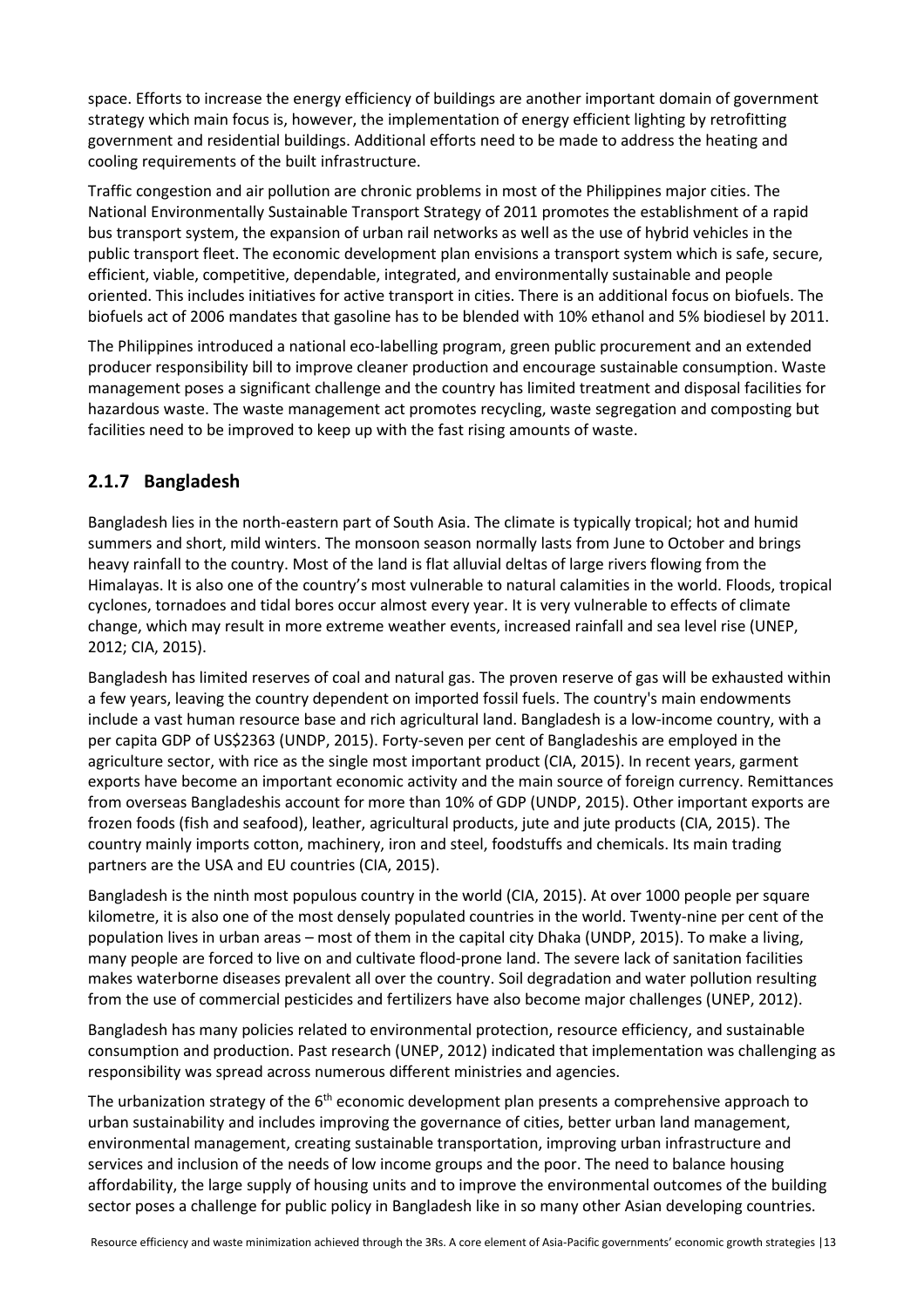The main focus of the transport strategy of the economic development plan is to improve the transport infrastructure in a cost-effective and environmentally friendly fashion. This requires, however, major improvements in the countries major road networks and ferry transportation system. The main barriers to implementation are the geography of the country, lack of capital and weak implementation capacity.

Air pollution has bene a main focus of policy and the department of the environment has implemented an air quality management project. The UNCRD has assisted the country in creating a national 3R strategy to manage various forms of waste. A special problem are the large amounts of organic waste from the growing livestock and poultry industry and the usage for renewable energy and fertilizer production are explored.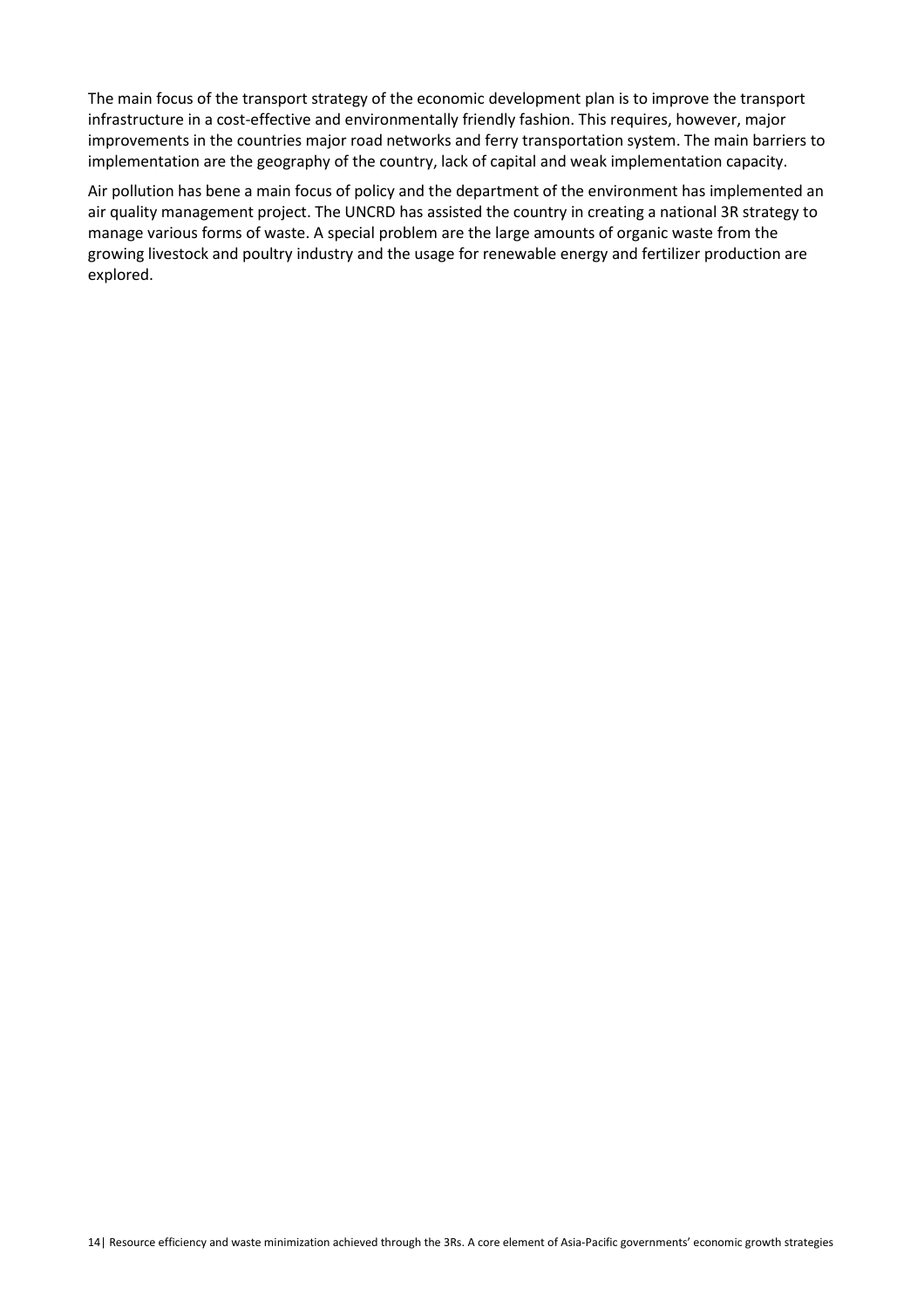# **Opportunities to invest in and plan for resource efficiency and waste minimization**

It is not about either economic growth or resource and environmental conservation. The notion of decoupling provides a powerful hypothesis that we can increase economic activity, human well-being, and material standards of living while at the same time reducing the amount of materials and energy that are needed to fuel production and consumption activities and also reducing waste and emissions. Decoupling aims to achieve more with less. There is ample research available now indicating that decarbonization of the energy system and dematerialization of the economy can occur with negligible impact on economic growth and employment.

Most economies, as a matter of fact, earn a yearly dividend of resource efficiency almost spontaneously. There are however different causes for decoupling. They include:

- decoupling through maturation
- decoupling through technological improvements of existing systems
- decoupling through outsourcing
- decoupling through systems innovation.

## 2.2 Decoupling through maturation and structural change of the economy

As developing country economies become more industrialized and urbanized their economic base also changes. This structural change away from agriculture towards manufacturing and service sector activities usually yields a dividend of increasing resource efficiency and a reduction in the emission and waste intensity of the economy. This happens because service sector activities have a lower resource and emission intensity than primary sectors of the economy which deal with large bulk resource flows. This dividend is not earned when a country heavily engages in mining- and energy-led economic development where large resource, emission and waste flows occur in the country for the sake of export and consumption abroad. This dividend of wealthy, mature economies in terms of resource efficiency is one reason why developed countries have much better (apparent) resource and emission intensities despite a larger overall scale of resource use and emissions.

### 2.3 Decoupling or recoupling through technology change

Beside structural change economies also mature through learning by doing and through engaging with new technologies that have previously not been available which may benefit decoupling or may have the contrary effect of recoupling. The shift from traditional technologies and practices for the provision of housing, mobility, food, water and energy is prevalent in many Asian and Pacific developing economies. When traditional provision systems are replaced by modern systems of provision, production and consumption it often leads to an increase in material and energy use and emissions, such as is the case when urban mobility is increasingly provided by private automobiles and when overall mobility increases.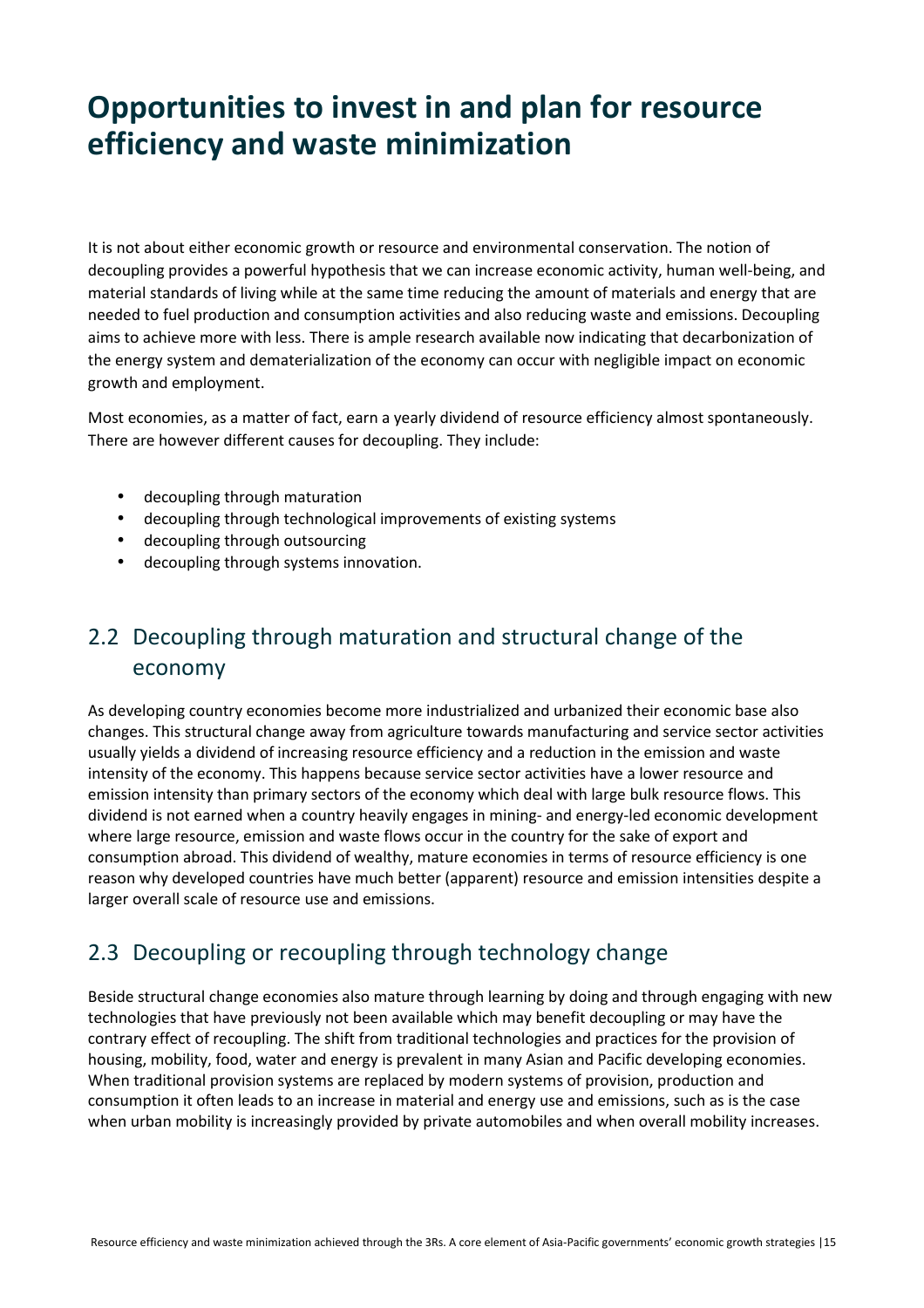## 2.4 Decoupling through outsourcing

Decoupling can also occur because material-, energy- and emission-intensive processes have been outsourced to third countries. The resource- and emission-intensive stages in product life cycles are not hosted in the domestic economy anymore and the economy appears to be more resource-efficient. Artificial success in decoupling has therefore occurred because of burden shifting. If domestic extraction and production is replaced by imported materials and products, resource use may decline domestically, but still occur elsewhere in the world where the material-intensive and polluting stages in products' life cycles now take place.

## 2.5 Decoupling through systems innovation

Decoupling may occur through research and investment in design, practices and technologies that reduce natural resource use and emissions through eco-efficient production and responsible consumption. This form of decoupling requires the initiative of business to aim for cleaner eco-efficient production, of households to engage in sustainable consumption practices, and of governments to provide regulation and funds to establish sustainable urban infrastructure including buildings and transport and mobility options.

This form of decoupling relies on ingenuity, experiments, and innovation. New systems of provision will need to be developed and tested. They often challenge the current regime of how a provision – for example energy or electricity – is provided. Experiments may not be economically viable when they first occur. Government policy can assist greatly in the innovation process by providing a niche in which new technology or a system of provision can prosper before it becomes viable on its own. In many cases, organizations, businesses or individuals which profit from the status quo may oppose the new way of providing a provision. Incentives can, however, be changed through policy intervention. This will often include compensation for groups that are losing because of the innovation becoming more widespread to support a soft transition.

Substantial potential for resource efficiency and waste minimization exist in the resource- and emissionintensive sectors of any economy. They may occur in heavy industry, in the provision of housing, mobility, energy and water, which taken together are responsible for the lion's share of natural resource use, waste and emissions – close to 80%.

## 2.6 Opportunities in heavy industry – iron and steel, cement, and paper industries

Heavy industries offer very large potential for resource efficiency improvements. These are responsible for a large share of primary energy use and they create commensurate levels of emissions and waste. There are large differences in the energy requirement per tonne of steel produced in different countries despite the fact that the steel industry has now become a global industry. There are two main types of processes employed to produce steel, the basic oxygen furnace and the electric furnace. While the latter is more efficient it requires considerable amounts of scrap steel which may not be available in a situation of very fast infrastructure growth such as has occurred in PR China recently. Efficiency improvements may be achieved by fuel switching, that is replacing coal as the main fuel, heat and power recovery, and changes in feedstock.

Next to steel, cement is the other bulk material that underpins the process of urbanization and establishment of new building and transport natural infrastructure in most of Asia and the Pacific. Cement is required for concrete production which is increasingly used in the fast growing cities. Cement production offers quite some potential for energy efficiency, related to the kiln technology that is chosen and can vary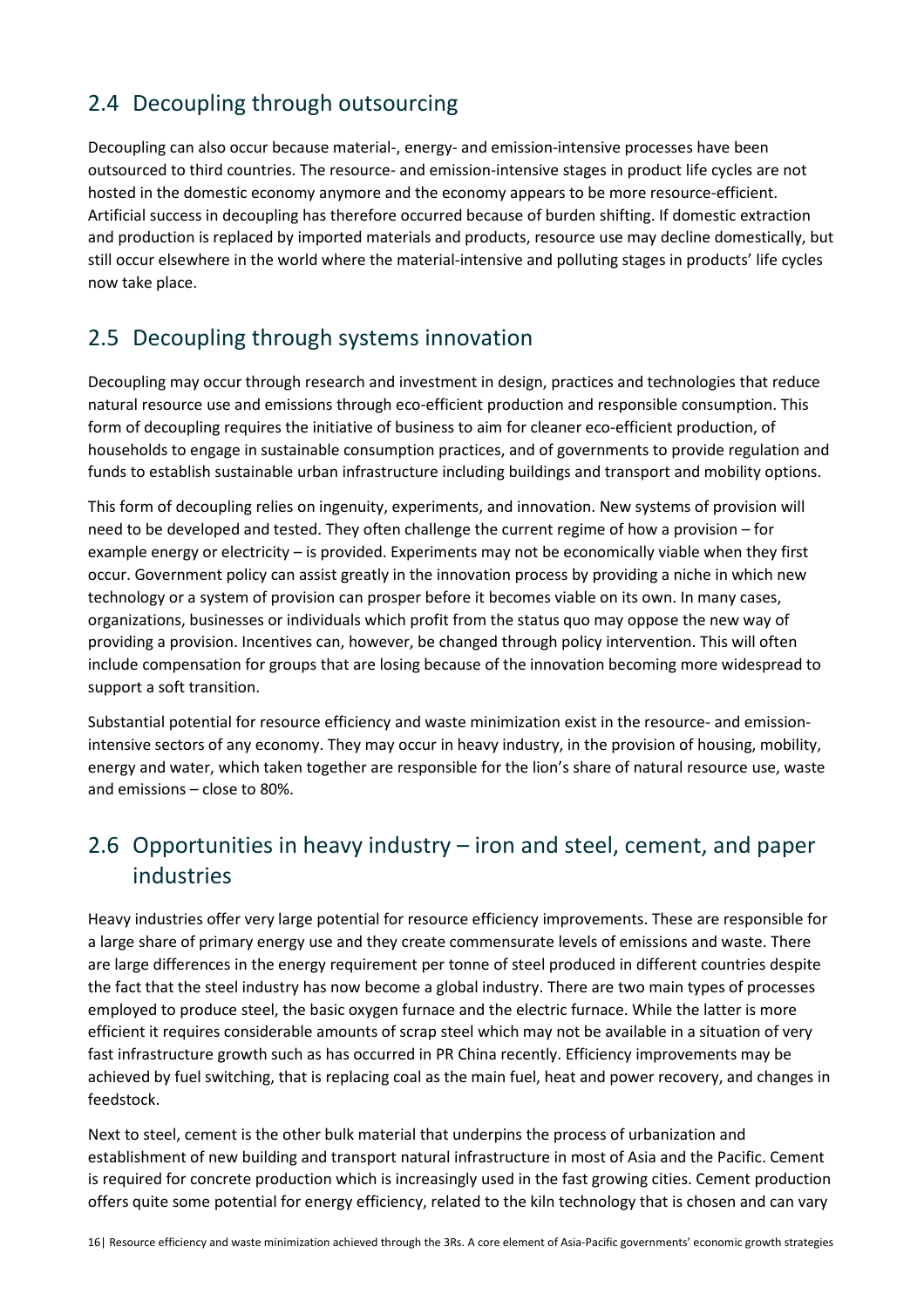by a factor of two between wet kilns and the more efficient dry kilns. Efficiency improvements will, however, rely on incentives that are presented to producers through specific policy settings. A price on carbon, for instance, would provide a very strong incentive to improve energy efficiency while the establishment of collection systems for scrap steel would help to make it easier for producers to engage with technologies that depend on recycled steel.

## 2.7 Opportunities in construction and housing

The construction and use of residential, commercial and industrial buildings has a very large environmental footprint including land-use change, the mobilization of large amounts of iron and steel, cement, and sand and gravel, and the associated use of primary materials and energy in the construction phase. The quality of the building stock determines the amount of energy that is required for thermal comfort (heating and cooling) and lighting and use of water. It also determines the lifetime of the building stock, the amount of refurbishment that needs to be undertaken and the time at which the building will need to be decommissioned and replaced. Extending the lifetime and use phase of buildings and reducing the amount of energy and water required for a building operation has important consequences for energy requirements, greenhouse gas emissions and building demolition waste. Well-designed building stock provides greater comfort to residents, reduces the cost of operating buildings and provides good environmental outcomes.

The type of buildings and the quality of the built infrastructure is regulated by zoning laws and building standards. Zoning is usually a responsibility of city and local governments and forms part of the urban or regional planning process. Building standards may be a regional or national responsibility. It is important that standards are met not just in the planning phase of building but also as an outcome of the building process.

Example: The rate of urbanization in India is still comparatively low. Many people live in village houses built using traditional techniques and building materials. However, the rapidly increasing cities and large investments into urban infrastructure in recent years have made the construction sector a very large industry. Residential and commercial buildings require very large inputs of construction materials and play an important role in India's energy use, especially for air conditioning. The relatively high cost of energy in India provides incentives for efficiency and the notion of energy-efficient buildings has quickly gained ground. To provide the necessary building standards and building codes to support energy-efficiency investments the Bureau of Energy Efficiency has introduced a star rating system for buildings. There is a need to strengthen the capacity of local administration and of the building industry to apply standards in the planning and building phases. There are many examples of innovative building practices which reduce the need for iron, steel and concrete and utilize locally available skills as well as design options for cooling buildings that do not require electricity use. A very large consumer of energy is the brick industry which also contributes large amounts of greenhouse gas emissions because of often inefficient and outdated kiln technologies. NGOs such as, for example, Development Alternatives have introduced techniques for producing bricks with lower emissions, and for saving on steel and concrete in high-rise buildings through design innovation.

## 2.8 Opportunities in transport and mobility

The transport of primary materials and goods and mobility of people can be organized by various means of transport which have widely different resource- and emissions-intensities. Investments into public transport systems and active transport (bike lanes, walkable cities) provide beneficial environmental and health outcomes. If mobility in cities and between cities relies too heavily on private automobiles this impacts negatively on productivity, urban air quality and health. Public urban transport and suitable urban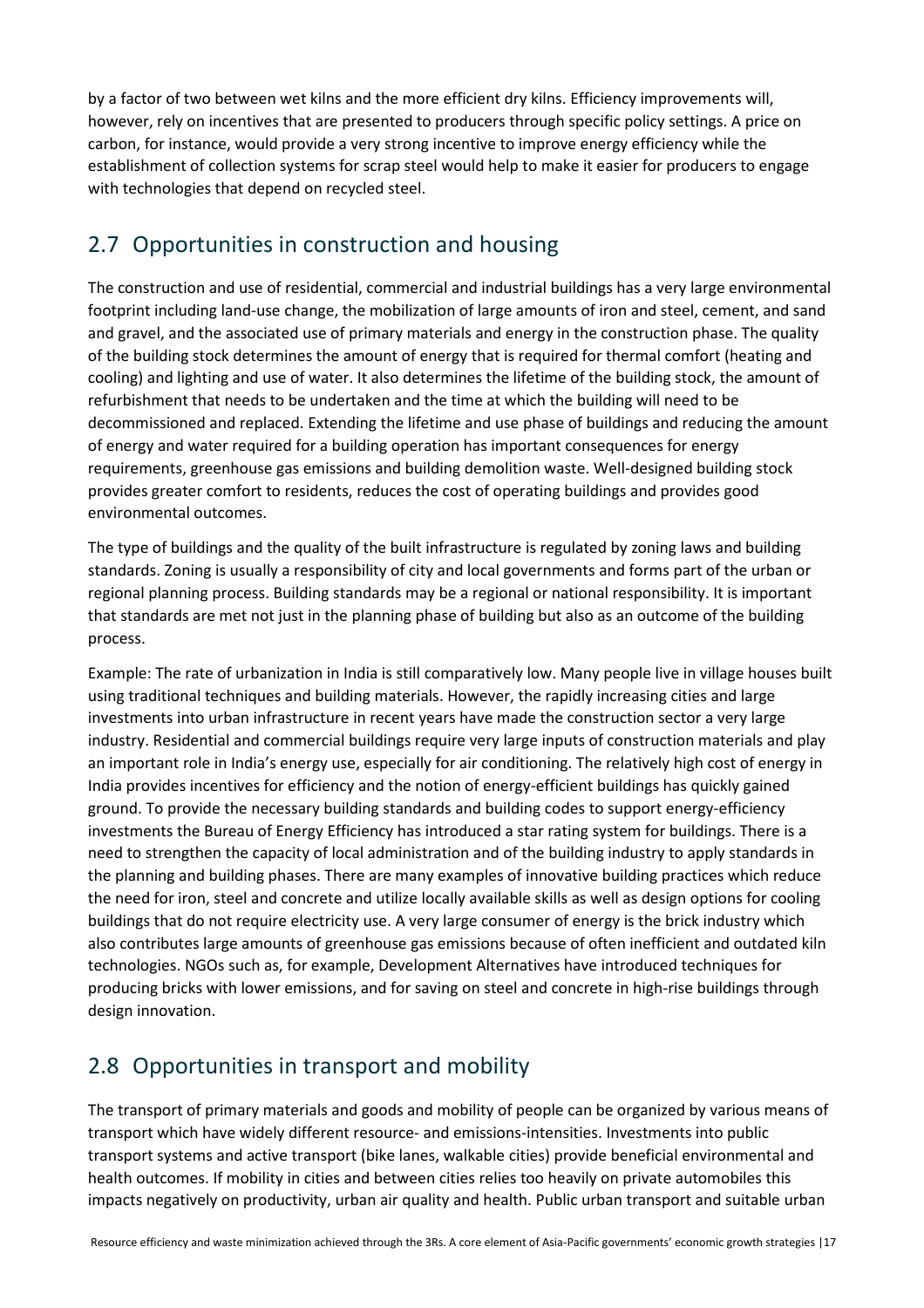infrastructure for active transport rely on public investment or on private–public partnerships because of the (sometimes very large) cost of the initial investment.

If urban authorities align the development plan for a city with a transport plan with sustainability outcomes in mind there is a greater likelihood of achieving positive environmental, health and social outcomes because people on lower incomes will benefit disproportionally from a well-functioning public transport system.

In a globalized economy primary materials and goods are transported over ever-greater distances. This necessitates a plan for freight transport which relies to a large extent on rail and water transport to minimize environmental and health impacts.

Example: PR China, similar to many other countries in Asia and the Pacific, has experienced rapid motorization since the early 1990s. This was related to a decision to create a local Chinese automotive industry which was one of the pillars of PR China's industrialization effort. PR China has now overtaken the United States to become the biggest automobile market in the world. Fast-rising car ownership has necessitated investments into the expansion of the Chinese road network to accommodate the increased volume of private traffic. To combat rising levels of emissions from private transport, PR China has instituted mandatory fuel economy standards and also promotes the use of alternative fuels including hybrid, electrical and compressed natural gas driven vehicles.

At the same time, Chinese cities and the national government have also invested into urban public transportation and the world's largest high-speed rail network to provide alternatives to private transport. Private car ownership per household is still low by international standards and the focus on reliable and comfortable public transport may help to avoid a very rapid increase in private car ownership which would have detrimental impacts on urban air quality and PR China's efforts to mitigate greenhouse gas emissions, and also have negative health outcomes.

## 2.9 Opportunities in agriculture and food

The agricultural sector in Asia and the Pacific has a significant ecological footprint. It also employs and directly feeds a large number of people in many countries and needs to provide food for a growing urban population. The sector is also most vulnerable to climate change mainly through reduced water availability and drier climates. Important resource efficiency opportunities exist in the domains of energy and water. There are many areas where energy is being wasted in agriculture, including lighting, heating, ventilation, air circulation and refrigeration and major improvements can be made in the animal, dairy and crop farming sectors. Next to traditional energy efficiency measures, which are often not fully utilized on farms, there is large potential for using renewable energy for water pumping and heating and drying; sources include solar electricity, wind power and hydropower. Organic recycling and fertilizer production helps improve soil quality. The selection of food crop species and efficient irrigation technologies can be massively improved, as can irrigation scheduling efficiency of water use. This may include rainwater harvesting and treating and reusing of urban wastewater for peri-urban agriculture. Resource efficiency and waste minimization in the agricultural and food sectors will include both traditional and technologically advanced strategies and will need to be tailored to the specific circumstances of the agricultural systems where they will be used. Another important area for efficiency improvement is the domain of food waste, where large amounts of savings can be made along the whole supply chain.

Example: Thailand's master plan for agricultural development aims for improvements in the management of natural resources and the environment as a base for sustainable agricultural production. Foreigners are encouraged to use fewer chemical fertilizers and pesticides and to use natural alternatives and organic production where possible. The 11<sup>th</sup> national economic and social development plan (NESDP) for the 2012 to 2016 period aims for a further increase in agricultural productivity and value generation. This objective is supported by increased investment into research and development into more efficient plant and animal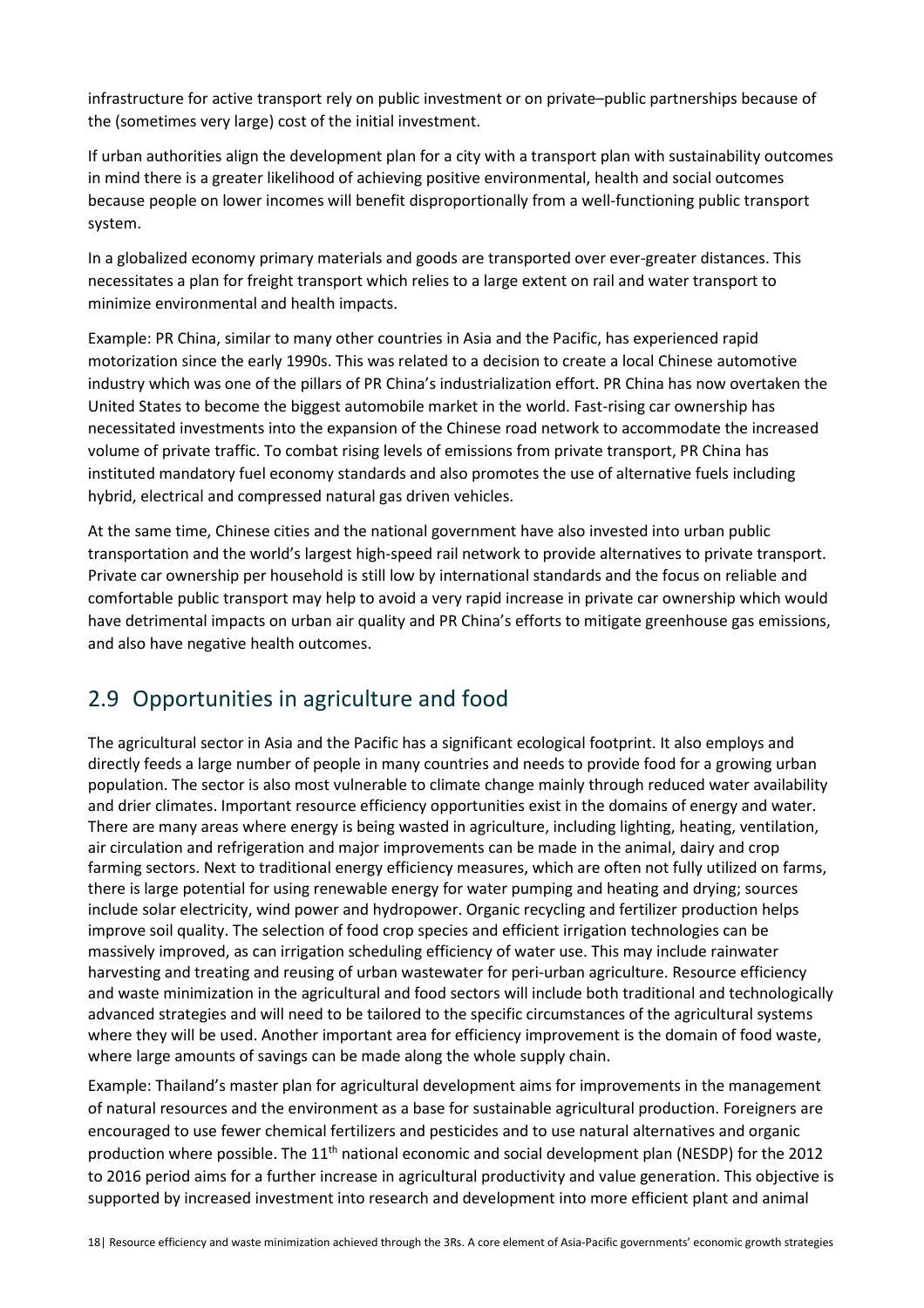species and but also by utilizing eco-friendly technologies and processes. The plan promotes sustainable agricultural practices, improvements in agricultural management, promotion of income security for farmers and balancing food and energy security at household and community levels. Challenges include food safety issues such as chemical residues, low quality manufacturing and new diseases. The Thai government has developed a full labelling scheme to certify products that meet quality and safety standards.

### 2.10Opportunities in energy provision

There are now ample examples of the financial viability of renewable energy generation including solar, wind and geothermal. Many countries have seen a fast uptake of renewable energy at the private household, community or business scale. As a result, costs have come down significantly and now financially viable alternatives to fossil fuel based energy and electricity generation exist. Developments in battery and storage capacity are improving fast, both in terms of the amount of energy that can be stored and reducing costs of energy storage. Renewable energy generation can operate independently from a grid, which creates interesting opportunities for regional communities located in remote areas for which there are many examples in Asia and the Pacific. In such a context, renewable energy may well offer an affordable alternative to traditional energy generation capacity and distribution through a grid.

Example: PR China is the world's second largest energy consumer after the United States and is one of the world's fastest-growing energy sectors which relies to a large extent on carbon-intensive fossil fuels. Coal dominates the country's energy supply. Electricity generation contributes massively to greenhouse gas emissions and urban air pollution. During the 11<sup>th</sup> five-year plan the Chinese government and local authorities made very large efforts to reduce energy intensity of the economy through the closure of outdated and inefficient power generation and industrial facilities. The 12<sup>th</sup> five-year plan includes legallybinding energy intensity reduction targets of 16%. The Chinese government is also in the process of developing and trialling a range of market mechanisms to complement existing regulations and standards in the energy sector. The key market mechanisms outlined in the  $12<sup>th</sup> FYP$  include a carbon tax for a number of advanced economic areas, a natural resources tax and a carbon emissions trading scheme. The legal foundation for future institutions that facilitate and energy transition away from coal and towards renewable energy will be provided by the new Chinese climate change law. It is important to note that PR China is also the world's largest investor into solar electricity generation development and implementation.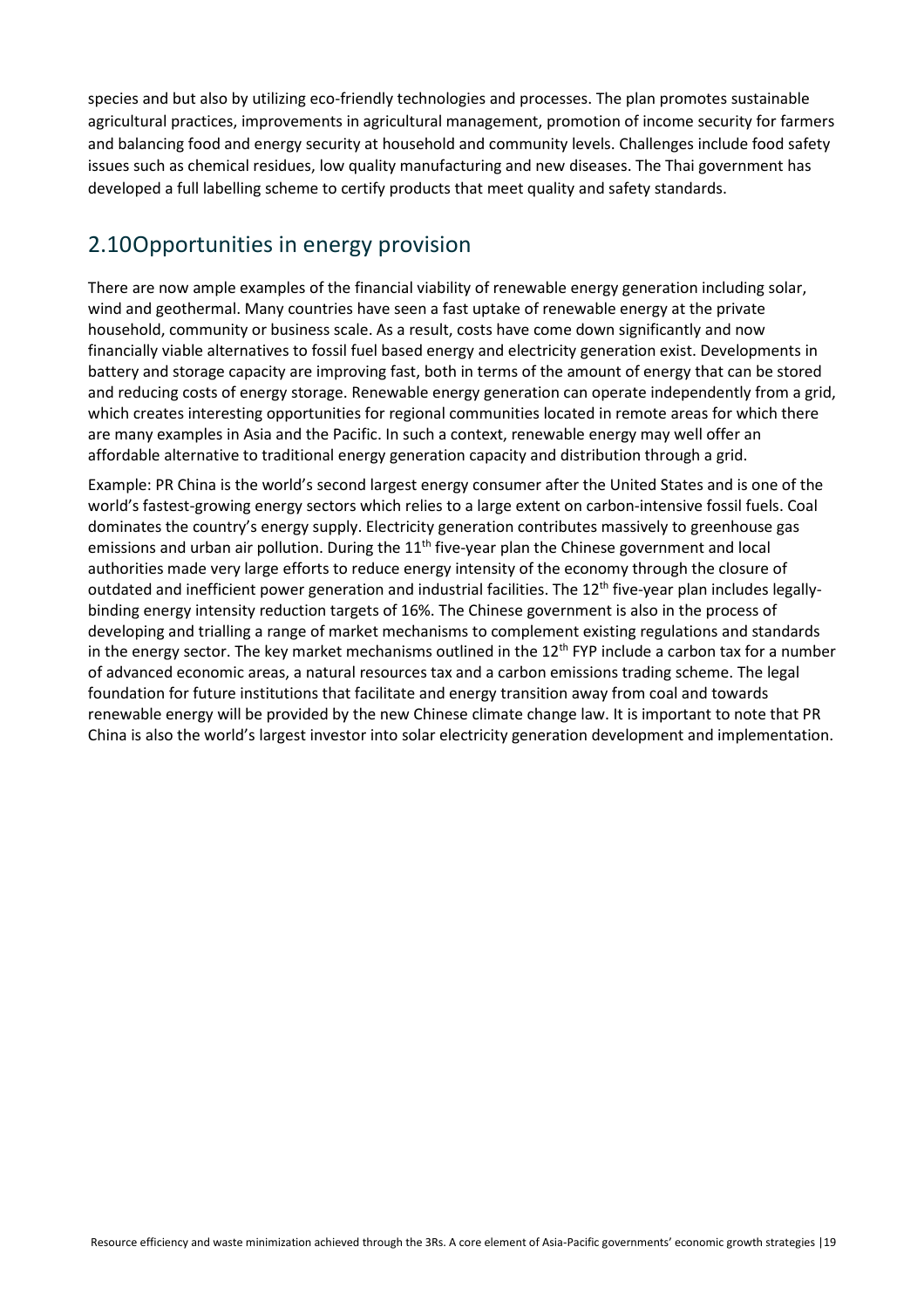# **3 Overarching transformational policies**

### 3.1 Ecological budget and tax reform

The twentieth century was characterized by large investments into labour productivity that often occurred at the cost of material and energy productivity, which improved much less over the same period of time. Labour has the largest average cost share, accounting for about 70% of overall production costs (the remainder being 25% capital and 5% energy and materials) and hence investment into labour productivity, to reduce cost, appeared to be a legitimate strategy. Gains in labour productivity were to some extent returned to workers as increased salaries or additional recreation leave and hence productivity gains were neutralized as soon as they occurred, driving a next effort to raise productivity.

In a global economic context where natural resources and the absorptive capacity of ecosystems are becoming limiting factors for economic growth and increased human well-being, a system of resource efficiency incentives needs to be set up. This is what ecological budget and tax reform aims for. A price on virgin primary materials is established, creating government income and encouraging efforts to increase the productivity of resource use to compensate for rising costs of resources. The revenue is offset by reductions in taxes on employment so that the resource price works in a revenue-neutral way. When, after a period, efficiency gains have occurred the level of the resource price is raised, encouraging a next wave of efficiency improvements.

In such a tax regime investments into resource conservation and reduction of waste and emissions are encouraged and labour can be spent to allow for such improvements to occur through, for example, repair and sharing systems which become more economically viable in such a taxation environment. The ecological budget and tax reform resets the incentives for businesses and households to encourage a triple dividend of reduced costs, increased employment and environmental benefits to occur.

### 3.2 Removing perverse subsidies

In many countries primary industries including mining and energy generation are subsidized. There are also many cases of subsidies on gasoline and other fossil fuels or electricity which encourage higher usage in production and in household consumption. These subsidies need be removed to ensure a level playing field for all economic actors, for example in the energy generation sector, and to encourage shifts to low-carbon, low-waste and resource-saving practices.

## 3.3 Carbon price (trade and cap)

Substantial reductions in greenhouse gas emissions are possible and they require strong abatement mechanisms to occur. A price on carbon appears to be the most efficient way to encourage businesses and households to reduce their greenhouse gas emissions through the introduction of a market mechanism. The price of emissions is established through the trading mechanism, lower-income households are compensated for higher energy costs, and the total amount of carbon emissions is capped in line with a national emission reduction target or a carbon intensity reduction target.

### 3.4 Investing in a green economy

To achieve the social, economic and environmental objectives set by the sustainable development goals for Asia and the Pacific will require a substantial redesign of major systems of provision. Investments in housing, mobility, food, energy and water provision need to be directed towards low energy and emission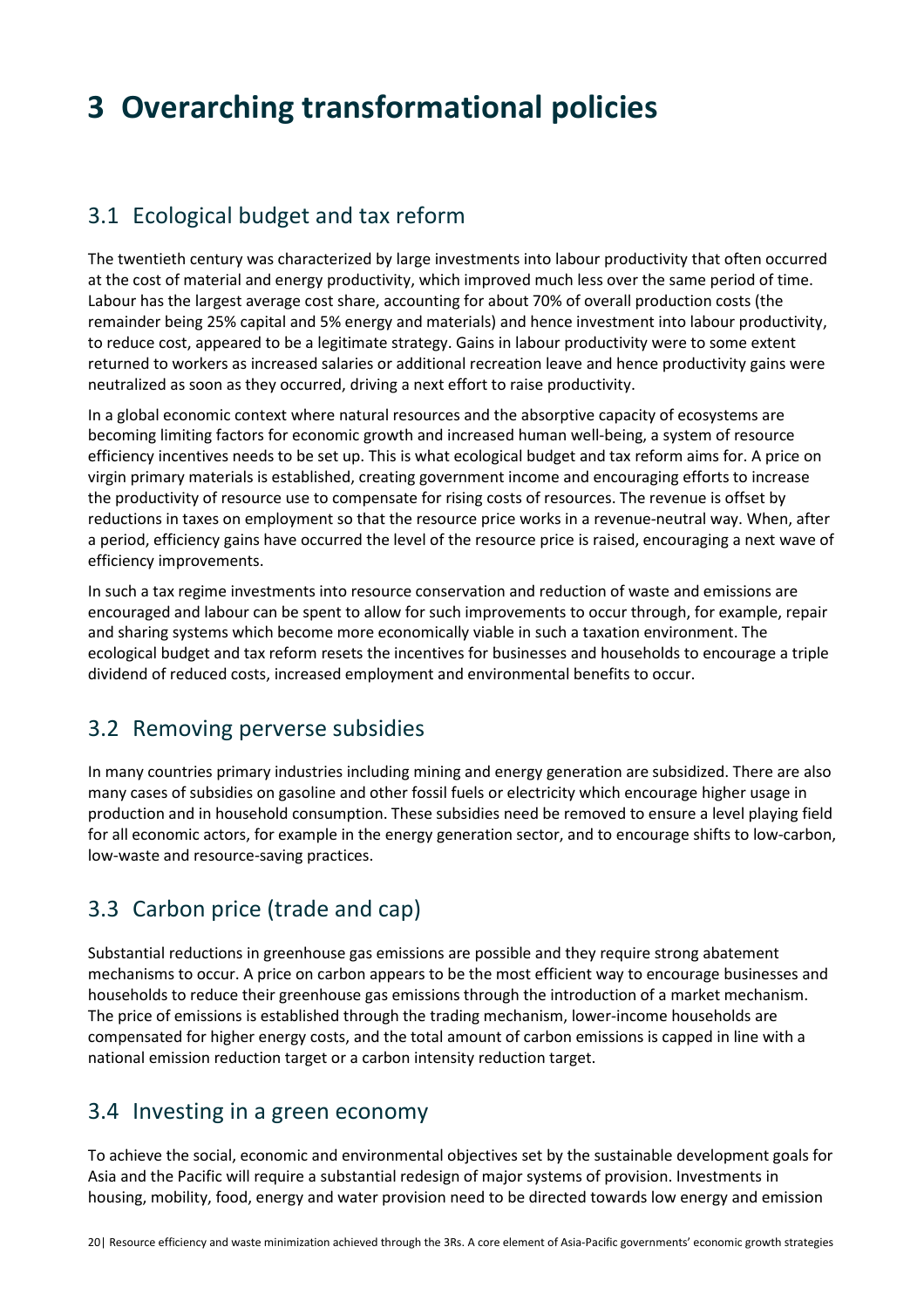buildings, public transport systems in cities and rapid transportation systems between cities, freight on rail, low-input agriculture and diets with less meat and dairy, renewable and distributed energy generation infrastructure and water saving infrastructure. In doing so, investments consider the material, energy and carbon intensity of a dollar of investment and are directed towards production processes, infrastructure and practices that have the lowest intensity.

In high- and middle-income countries this may involve revisiting investment decisions and redirecting funds towards resource-efficient and low-waste practices. Low-income countries will require considerable amounts of foreign investment to achieve sustainable infrastructure and sustainable systems of production and consumption.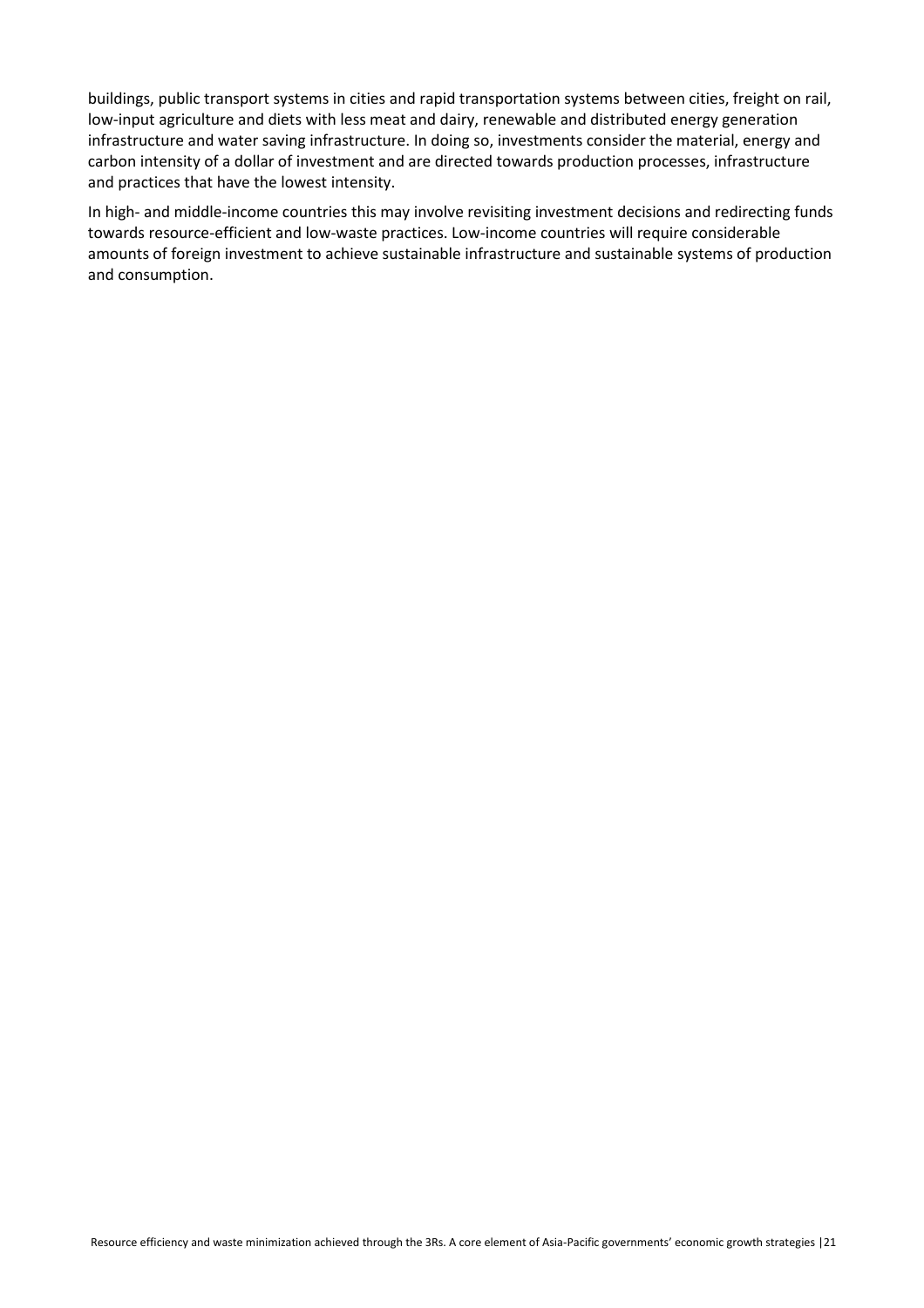## **4 The way forward**

Environmental ministers and authorities in Asia and the Pacific identified common goals and challenges on their first forum held in Bangkok and organized by the United Nations Environment Programme (UNEP) in May 2015. This will strengthen the position of Asia and the Pacific in the forthcoming United Nations Environment Assembly (UNEA) meeting in 2016. The agreement reached by environment ministers needs to become a whole of government agenda in many countries. One way to ensure that finance and treasury and economic planning ministries in Asia-Pacific countries are aware and buy into an integrated agenda for furthering sustainable development in the region is to use the process of economic integration and technical cooperation facilitated by the Economic and Social Commission for Asia and the Pacific (ESCAP) as a window of opportunity to integrate environmental and natural resource issues onto the agenda.

The process of economic integration and technical cooperation in Asia and Pacific aims to create many opportunities for economic growth and to increase the standard of living in Asian and Pacific economies. It is very important, however, to design new initiatives that enhance trade, connectivity, and investment in such a way that the opportunities of sustainable resource management, waste minimization and lowcarbon development are mainstreamed into those initiatives. This could take many forms such as, for example, prioritizing investments into green sectors of the economy such as renewable energy, sustainable housing and transport, and eco-efficient manufacturing and green cities. It could involve focusing connectivity on transport modes of that have a lower impact on natural resources and climate including public transport, prioritizing rail and sea for the transport of goods and services and focusing on low emission technologies.

With regard to trade it will become important to create certificates and labelling systems that inform buyers about the sustainability performance of traded goods and services. The report shows the risk that exists for the supply security of strategic natural resources and for raising emissions and waste flows and demonstrates the degree to which economies in Asia and Pacific are vulnerable in the case of price increases for natural resources (energy carriers, metals, food and fibre, and timber) and because of accelerating climate change.

Institutions respond naturally to complex policy problems when there is agreement that there is a problem, when there is something that can be done about it, and when there is willingness to act. In many countries in Asia and the Pacific, for good reasons, there is a tension between environment and sustainable objectives and economic growth objectives in the public discourse. This perceived contradiction makes it more difficult to implement the ambitious policy goals of the 3Rs and other high-level policy initiatives which include green growth, circular economy, and sustainable production and consumption.

The regional 3R Forum has the potential to trigger a public conversation and debate about the need to align environment and development outcomes and to highlight that in fact, especially in the medium and long term, there is no contradiction between sustainable resource natural management, climate mitigation and economic growth. The 3R Forum, since its inception, has facilitated a partnership between the policy, business and science communities. It should now extend its remit to facilitate a broader public debate about the importance of sustainable resource management for the future prosperity of the Asia and the Pacific region.

Governments could consider establishing a regional advisory panel of eminent scientists and community leaders to support the policy community by providing evidence-based trusted advice for policymakers on to how improve economic prosperity and human well-being in the region through resource efficiency and sustainable natural resource management.

A network of regional innovation centres for resource efficiency, waste and emission minimization could be established to drive innovation culture in Asia and the Pacific economies and provide practical examples and technologies that help countries to achieve their policy objectives in the domain of decoupling wealth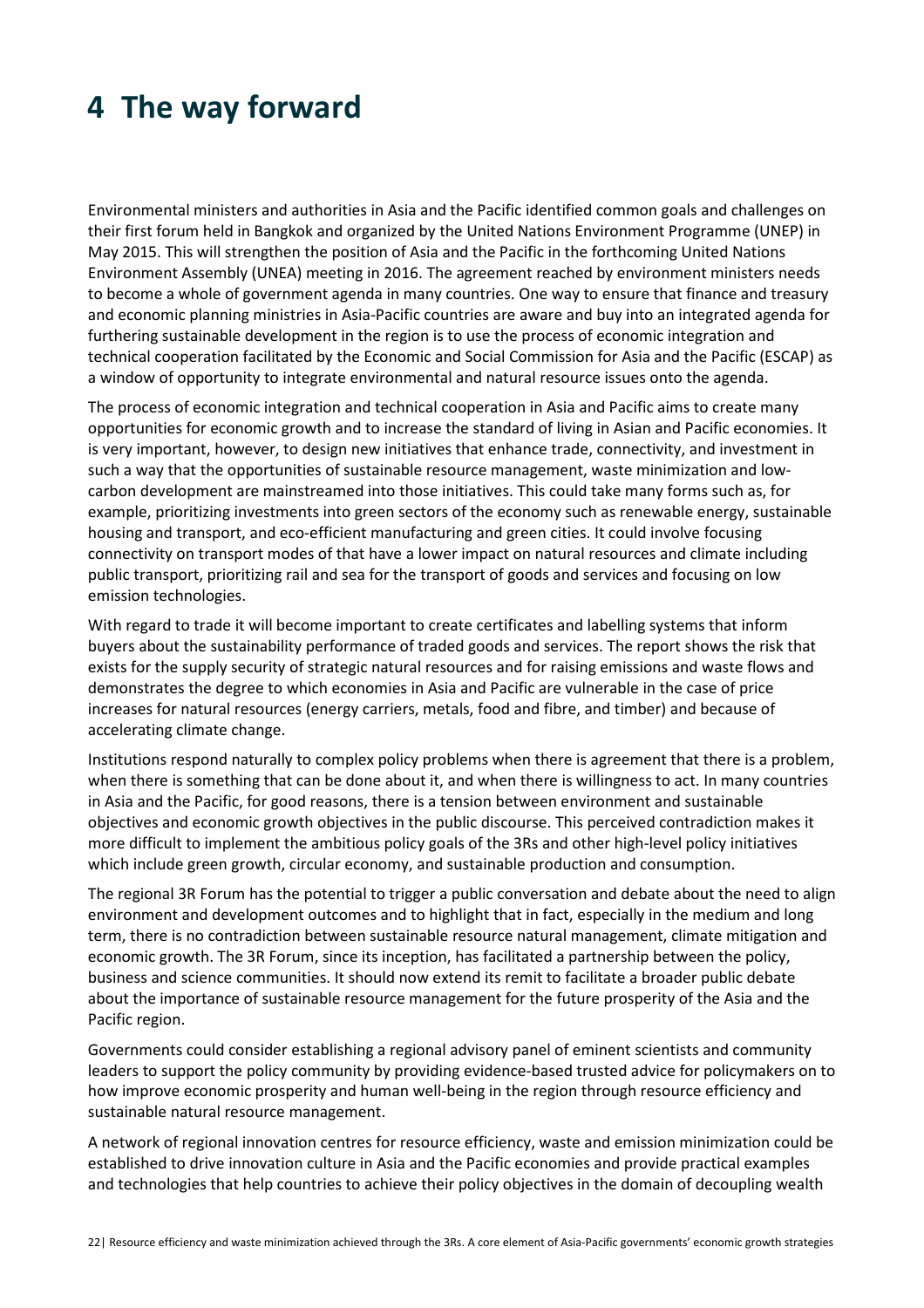from resource use and waste. This could be achieved by linking and enhancing the status of cleaner production centres that already exist in many countries.

Subsidies that encourage resource use and contradict resource efficiency and waste minimization objectives such as subsidies for natural resources (fossil fuels) should be phased out and lower-income households should be directly compensated for higher prices.

Regional transformative policies should be promoted, such as the creation of a regional cap and trade system for carbon emissions or efforts towards a more comprehensive ecological budget and tax reform that puts a price on resources while reducing labour costs. Such policies would need to be adapted to the particular economic and development context in each country and could be restricted to certain economic zones.

Trade agreements and market liberalization in the trade sector should monitor the environmental impact of traded goods in terms of, for instance, their carbon or material and energy intensity, and this information should become a factor in establishing trade agreements.

Regional financing mechanisms for projects and experiments that enhance resource efficiency and help minimize waste and emissions should be developed to help innovative projects get on board.

A regional system of gain sharing for resource exporting countries needs to be established to allow for resource profits to flow to the general public in extractive communities and to service the common good in a nation.

Regional private–public partnerships need be promoted to establish demonstration projects of eco-city precincts and eco-industrial parks in member countries to allow other countries to learn from best practice.

A knowledge-sharing platform based on a university collaboration network should be established to allow policymakers to be kept up-to-date with the best available information. This could be enlarged to an Asia-Pacific research area comparable to the mission-directed research in the European Union which supports centres of excellence that addresses very specific policy problems through research.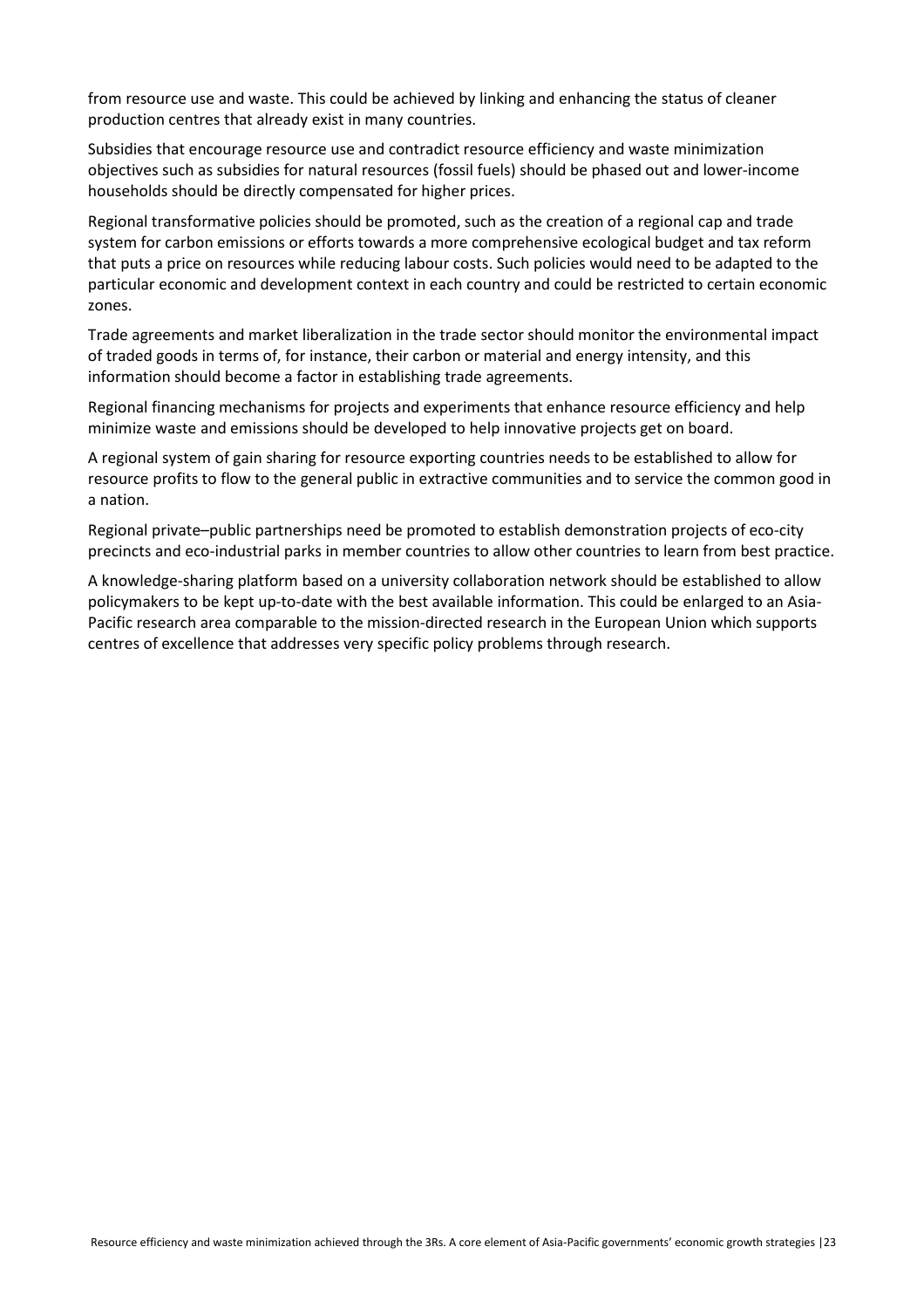# **Abbreviations and acronyms**

| ADB          | Asian Development Bank                                                                                              |
|--------------|---------------------------------------------------------------------------------------------------------------------|
| <b>ESCAP</b> | Economic and Social Commission for Asia and the Pacific                                                             |
| <b>FYP</b>   | five-year plan                                                                                                      |
| G7           | group of seven [industrialized nations of the world, i.e. Canada, USA, France,<br>Germany, Italy, Japan and the UK] |
| <b>GDP</b>   | gross domestic product                                                                                              |
| MJ           | megajoule                                                                                                           |
| NGO          | non-government organization                                                                                         |
| <b>PPP</b>   | purchasing power parity                                                                                             |
| <b>SDGs</b>  | sustainable development goals                                                                                       |
| <b>UNDP</b>  | United Nations Development Programme                                                                                |
| <b>UNEA</b>  | United Nations Environment Assembly                                                                                 |
| <b>UNEP</b>  | United Nations Environment Programme                                                                                |
| <b>WB</b>    | <b>World Bank</b>                                                                                                   |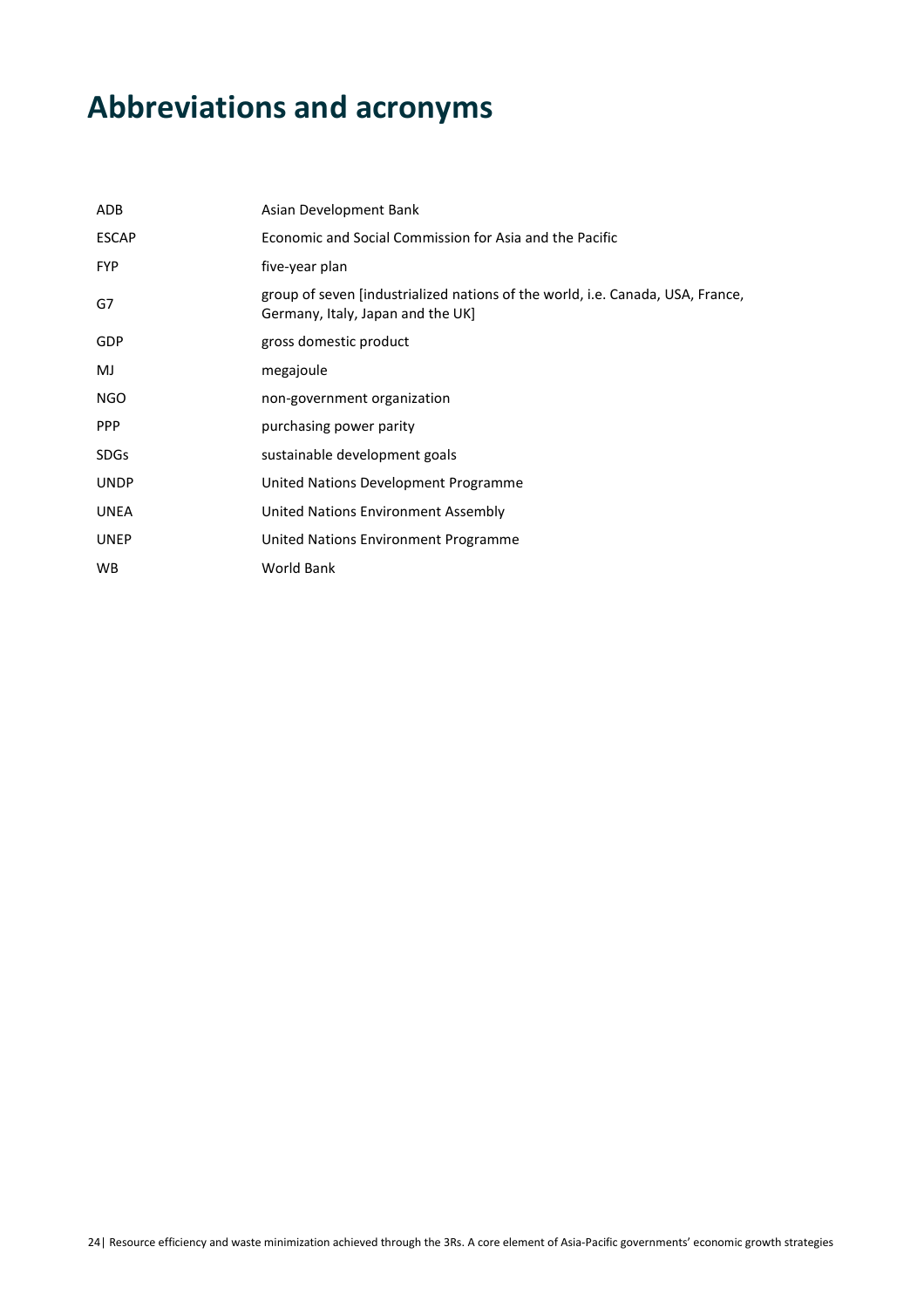## **References**

ADB (2011). Philippines 2011–2016 Country Partnership Strategy. Asian Development Bank, Philippines.

CIA (2015) The World Factbook. Online at https://www.cia.gov/, accessed 11 August 2015.

Department of the Environment (2015) Megadiverse countries. Online at http://www.environment.gov.au/biodiversity/conservation/hotspots, accessed 11 August 2015

International Labour Organization (ILO) (2015) Informal economy in Indonesia. Online at http://www.ilo.org/jakarta/areasofwork/informal-economy/lang--en/index.htm, accessed 11 August 2015.

MEA (2011) Masterplan for Acceleration and Expansion of Indonesia Economic Development 2011–2025. Ministry for Economic Affairs, Indonesia.

United Nations (2012) The Future We Want. Outcome document adopted at Rio+20. Online at http://www.un.org/en/sustainablefuture/, accessed 13 August 2015.

United Nations Development Programme (UNDP) (2015) Human Development Reports. Online at http://hdr.undp.org, accessed 11 August 2015.

United Nations Environment Programme (UNEP) (2015) Indicators for a Resource Efficient and Green Asia and the Pacific. United Nations Environment Programme, Bangkok.

United Nations Environment Programme (UNEP) (2012) SWITCH-ASIA Policy Support Component: Capacity Building and Policy Needs Assessment on Sustainable Consumption and Production, Final Report. United Nations Environment Programme, Bangkok.

United Nations Environment Programme (UNEP) (2011) Resource Efficiency: Economics and Outlook for Asia and the Pacific. CSIRO Publishing, Melbourne.

World Bank (WB) (2013) Vietnam: Achieving Success as a Middle-income Country. Online at http://www.worldbank.org/en/results/2013/04/12/vietnam-achieving-success-as-a-middle-incomecountry, accessed 11 August 2015.